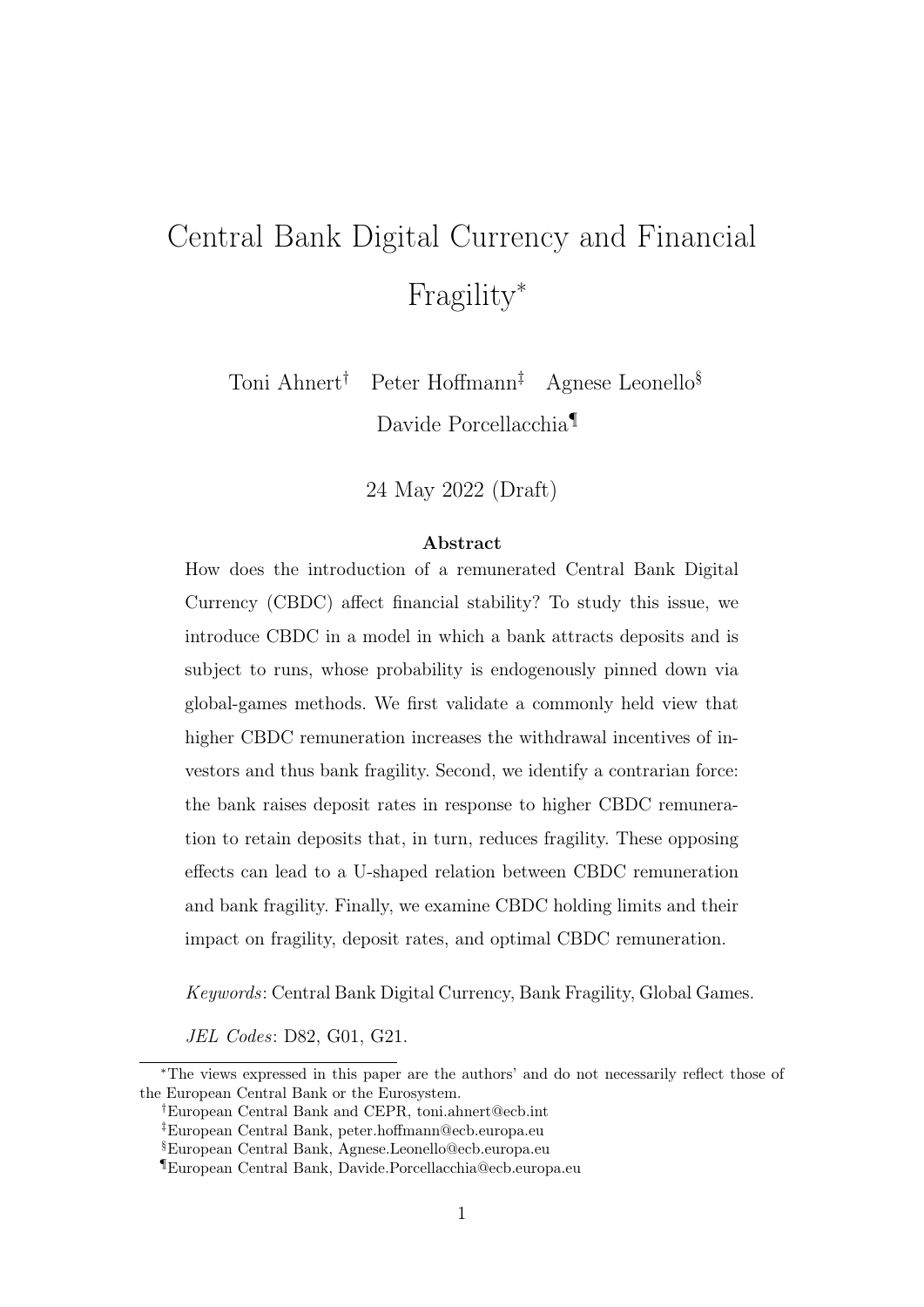## 1 Introduction

The costs and benefits of issuing a central bank digital currency (CBDC) are currently being researched by the majority of the world's central banks [\(Boar](#page-23-0) [and Wehrli,](#page-23-0) [2021\)](#page-23-0). This is in response to the concern that digitalization of commerce will reduce the demand for physical currency—the only form of central bank money presently available to the public—in the same way as the internet and email reduced demand for the postage stamp [\(Panetta,](#page-24-0) [2021\)](#page-24-0). In an increasingly digital economy, CBDC could ensure that central bank money continues to play an important role as a means of payment and store of value. The wider economic implications of the introduction of CBDC are at the center of a considerable debate among academics and policymakers.

One issue of particular interest is the effect of CBDC on financial stability. Its status as safe asset with potentially positive remuneration—a key difference to physical cash—could render it an attractive store of value and may increase the risk of bank runs during crisis episodes [\(BIS,](#page-23-1) [2021\)](#page-23-1). To mitigate such concerns, policy makers have proposed restrictions such as holding limits and tiered remuneration schedules [\(Bindseil et al.,](#page-23-2) [2021\)](#page-23-2). However, these discussions are at an early stage, since most CBDC projects are currently in the investigation phase.<sup>[1](#page-1-0)</sup>

This paper aims to inform this debate by developing a two-period bank-run model with remunerated CBDC. At an initial date a bank with access to profitable but risky investment opportunities attracts uninsured deposits from investors. At an interim date (i.e. before the maturity of investment), investors receive a noisy private signal about the profitability of investment (and thus about the solvency of the bank) and decide whether to withdraw their funds or roll them over. The introduction of a remunerated CBDC has two effects in this economy: first, it improves the outside option of investors when the bank raises funding. Second, it increases the return to investors withdrawing from the bank and depositing with the central bank for consumption at the final date.

<span id="page-1-0"></span><sup>1</sup>To date, only the Bahamas and Nigeria have launched a CBDC.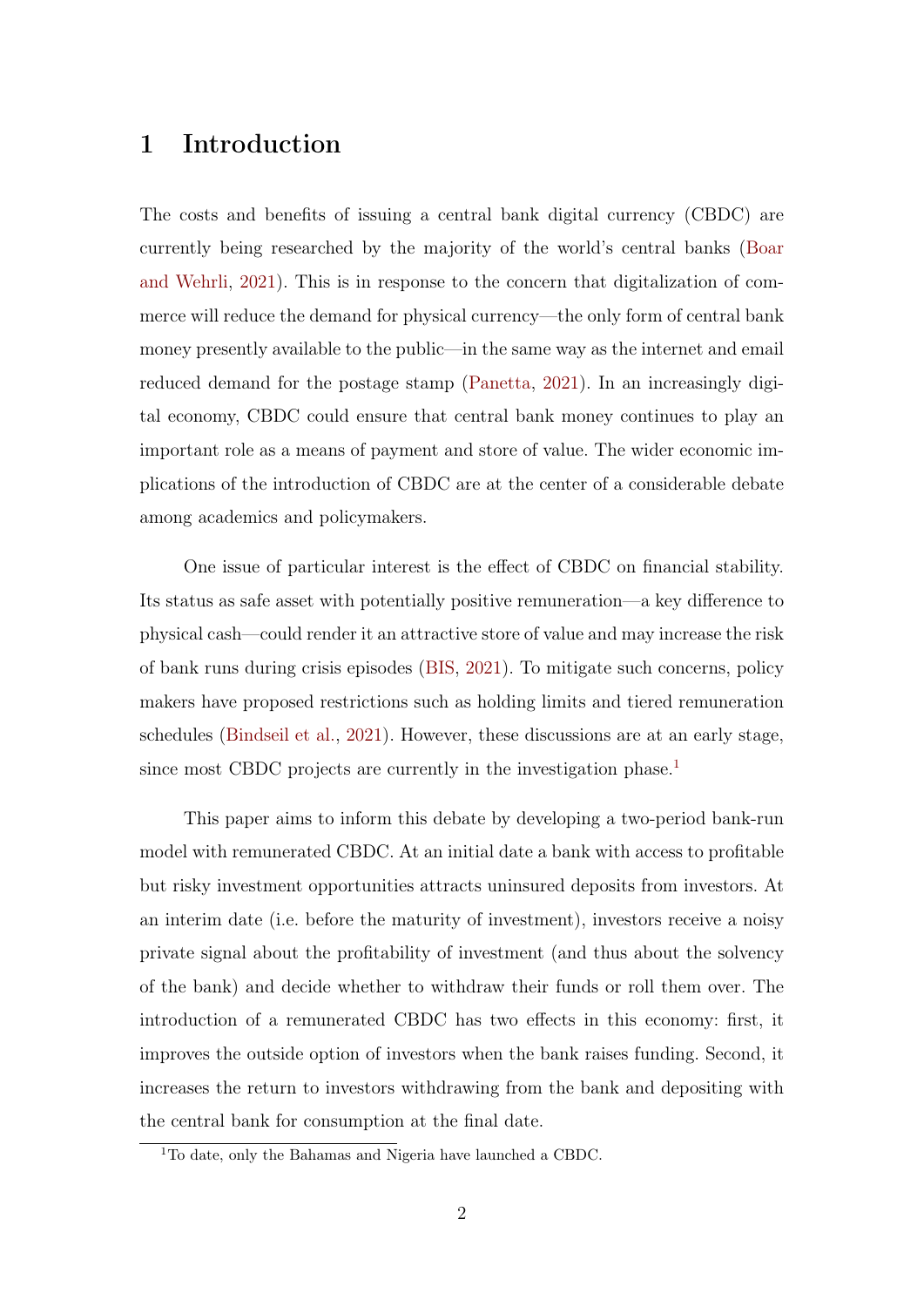We use global-games methods to pin down a unique equilibrium at the withdrawal stage [\(Carlsson and van Damme,](#page-23-3) [1993;](#page-23-3) [Morris and Shin,](#page-24-1) [2003;](#page-24-1) [Vives,](#page-24-2) [2005\)](#page-24-2). We follow the particular setup of [Goldstein and Pauzner](#page-23-4) [\(2005\)](#page-23-4) and [Carletti et al.](#page-23-5) [\(2022\)](#page-23-5) to derive a unique threshold of investment profitability (economic fundamentals) below which the bank fails (Proposition [1\)](#page-6-0). This approach allows us to study how the deposit contract and CBDC remuneration affects bank fragility.

Consistent with the ongoing policy debate, we show that—for a given deposit contract—an increase in CBDC remuneration increases the probability of a bank run (Proposition [2\)](#page-7-0). Ceteris paribus, higher CBDC remuneration increases the incentives to withdraw from the bank before investment matures.

In equilibrium, however, a profit-maximizing bank adjusts the contract terms in order to retain deposits. A higher deposit rate, in turn, reduces depositor incentives to withdraw (Proposition [3\)](#page-8-0). Accordingly, the overall effect of CBDC on financial stability depends on which of these two forces dominates. Contrary to the received wisdom, we show that the introduction of a remunerated CBDC can actually improve financial stability (Proposition [4\)](#page-10-0). For some parameters, we obtain a U-shaped relationship between bank fragility and CBDC remuneration.

A numerical example suggests that the level of CBDC remuneration that maximizes financial stability is about 4.9% per period. While this number may seem high, it implies roughly a 10% rate over two periods. The two periods in the model are not two years, rather they corresponds to the average maturity of bank investment (i.e. several years), resulting in a plausible magnitude for yearly CBDC remuneration.

In ongoing work, we study the implications of holding limit design for deposit rates, bank fragility and the fragility-minimising level of CBDC remuneration.

Extensions. To probe the robustness of our results, we consider three extensions. First, we study a version of our model without costly liquidation of investment such that no panic runs on the bank exist and all bank failures are driven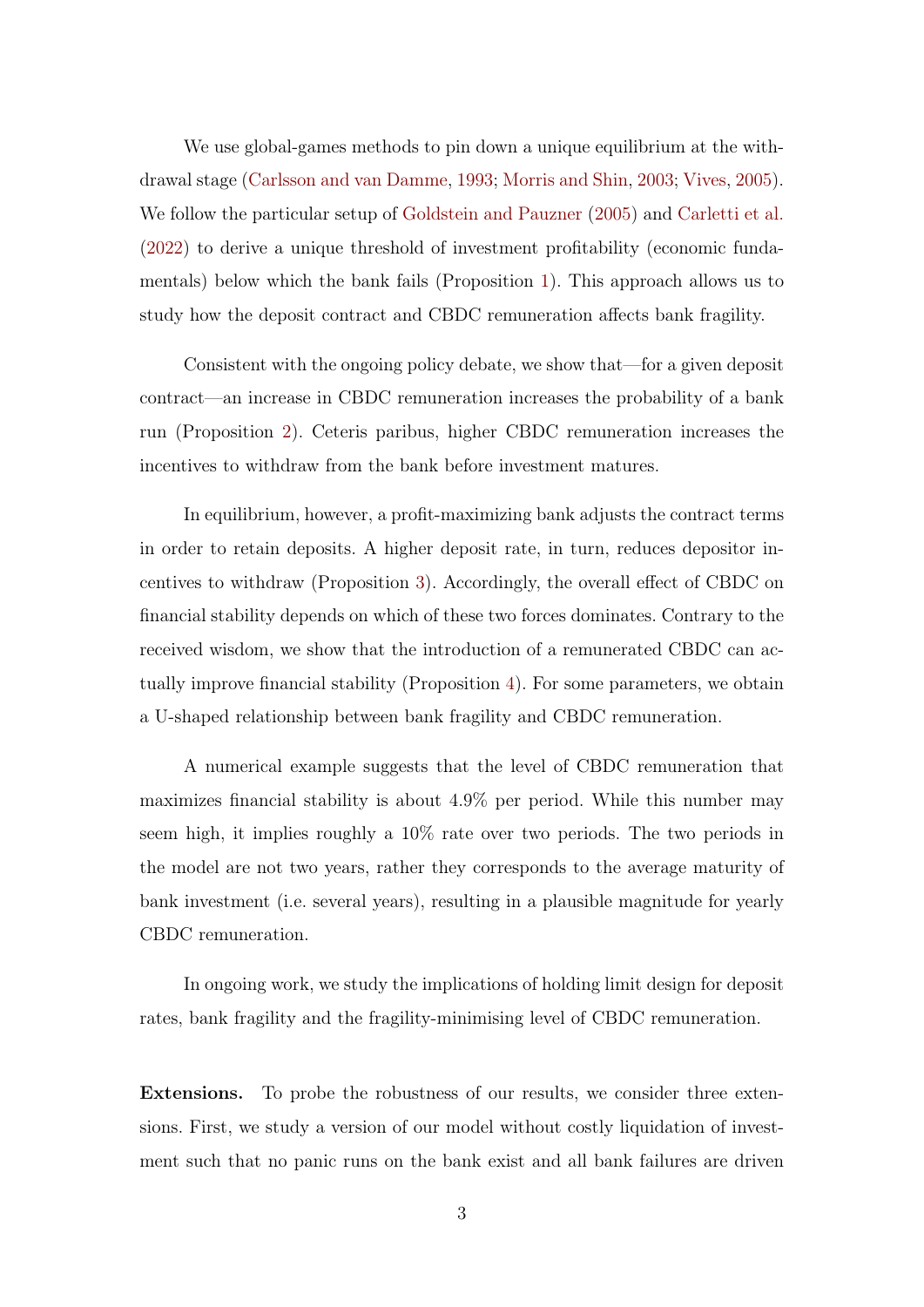by fundamental insolvency only. We find that higher CBDC remuneration always decreases the relevant measure of financial stability (Proposition [5\)](#page-12-0). This result suggests that panic runs are an essential ingredient to our main result.

Second, we wish to explore the role of market power in the deposit market. We have so far assumed a monopolist bank [\(Andolfatto,](#page-23-6) [2021\)](#page-23-6), which can respond quite strongly to the introduction of CBDC, a competition for its deposits, by increasing deposit rates. However, when there are multiple banks competing for deposits, the ability of a given bank to attract or retain funding by raising rates may be more limited, suggesting a more prominent role of the direct effect of CBDC remuneration on bank fragility (resulting in lower financial stability). We seek to explore this issue in a spatial model of deposit competition [\(Salop,](#page-24-3) [1979\)](#page-24-3) in future work.

Third, we have considered a fragile liability side of banks (uninsured deposits) as a source of financial instability so far. A large literature in banking is concerned with the risk-taking of banks on their asset side (e.g., risk choices and asset substitution). Our setup can be naturally extended along this dimension. Since the banker has to raise deposit rates to retain deposit funding in response to higher CBDC remuneration, it is less profitable. Such lower skin in the game would exacerbate a moral hazard problem in risk choices, contributing to financial instability. We plan to formally investigate this additional channel in future work.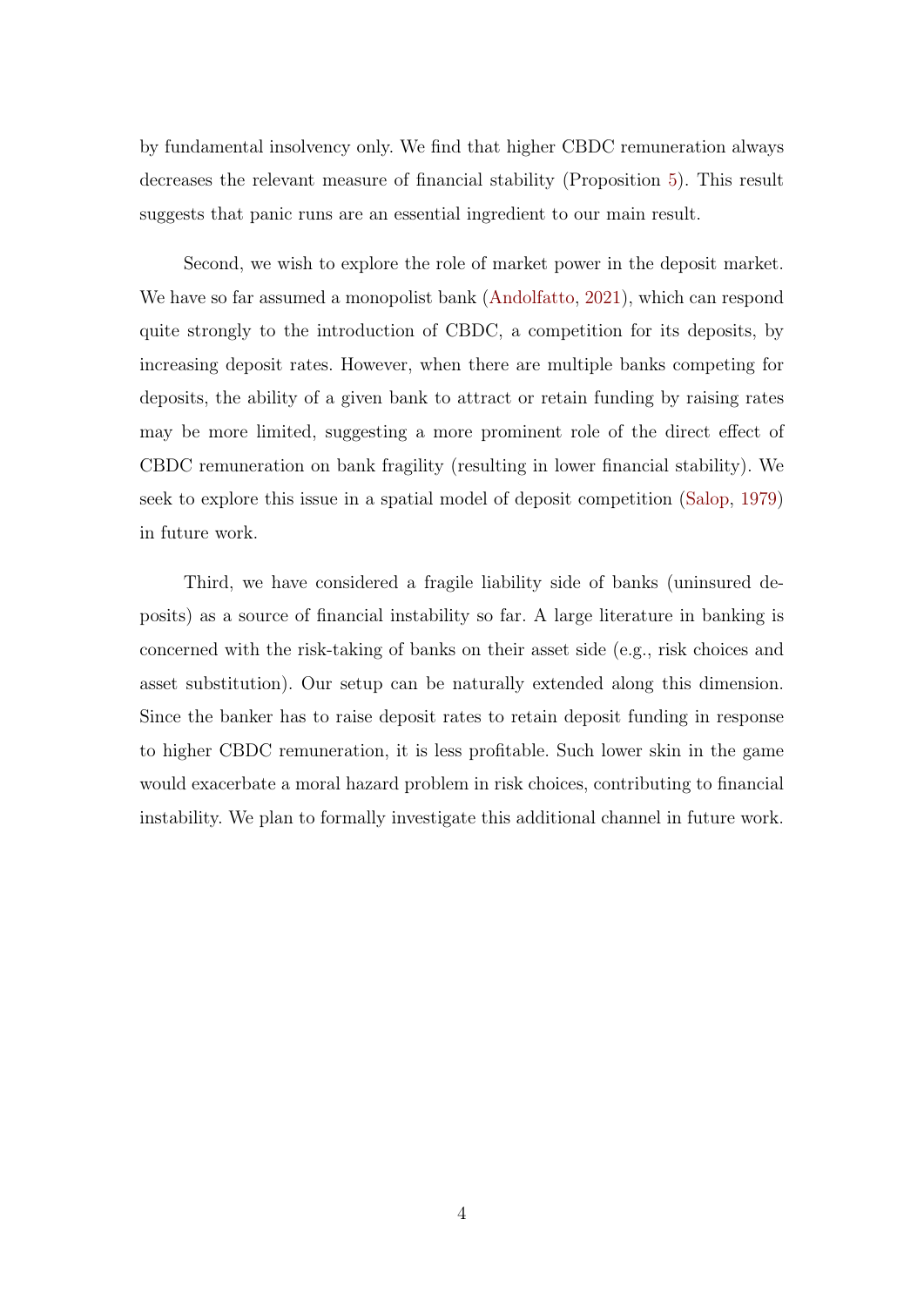# 2 Model

An economy extends over three dates  $t = 0, 1, 2$  and is populated by a bank and a unit continuum of investors  $i \in [0, 1]$ . There is a single divisible good for consumption and investment. All agents are risk neutral and do not discount the future. Investors are endowed with one unit of funds at date 0 only.

At date 0, the bank has access to a profitable but risky investment technology. To finance investment, the bank raises funds from investors in exchange for demandable-deposit contracts.<sup>[2](#page-4-0)</sup> Investment returns  $L \in (0,1)$  if liquidated at date 1 (the liquidation value) and R $\theta$  upon maturity at date 2, where  $\theta \sim U[0, 1]$ represents the fundamentals of the economy and  $R > 2$  is a constant that reflects the return from lending (or from financial intermediation more broadly).

The deposit contract specifies a repayment  $r_1 \geq 1$  at date 1 and  $r_2$  at date 2. Thus it gives investors the option to withdraw before the maturity of investment. This decision is based on a noisy private signal about the fundamental at date 1:

$$
s_i = \theta + \varepsilon_i,\tag{1}
$$

with  $\varepsilon_i \sim U\left[-\varepsilon, +\varepsilon\right]$ . The signal gives investors information about the fundamental  $\theta$  as well as the signals (and withdrawal actions) of other investors. As is standard in much of the global-games literature, we assume vanishing noise,  $\varepsilon \to 0$ , to simplify the analysis of date 0 choices and the implications of CBDC.

The bank satisfies interim withdrawals by liquidating investment. Let  $n \in$  $[0, 1]$  be the fraction of investors who withdraw at date 1. When the liquidation proceeds at date 1 are insufficient to meet withdrawals,  $n > \overline{n} \equiv \frac{L}{n}$  $\frac{L}{r_1}$ , the bank is

<span id="page-4-0"></span><sup>2</sup>Bank debt is assumed to be demandable. Demandability arises endogenously with liquidity needs [\(Diamond and Dybvig,](#page-23-7) [1983\)](#page-23-7) or as a commitment device to overcome an agency conflict [\(Calomiris and Kahn,](#page-23-8) [1991;](#page-23-8) [Diamond and Rajan,](#page-23-9) [2001\)](#page-23-9). Accordingly, uninsured deposits refer to any short-term or demandable debt instrument, which includes uninsured retail deposits and insured deposits when deposit insurance is not credible (e.g., when the funding of the deposit insurance fund is insufficient). Three quarters of U.S. commercial bank funding are deposits and in the largest commercial banks, half of which are uninsured [\(Egan et al.,](#page-23-10) [2017\)](#page-23-10).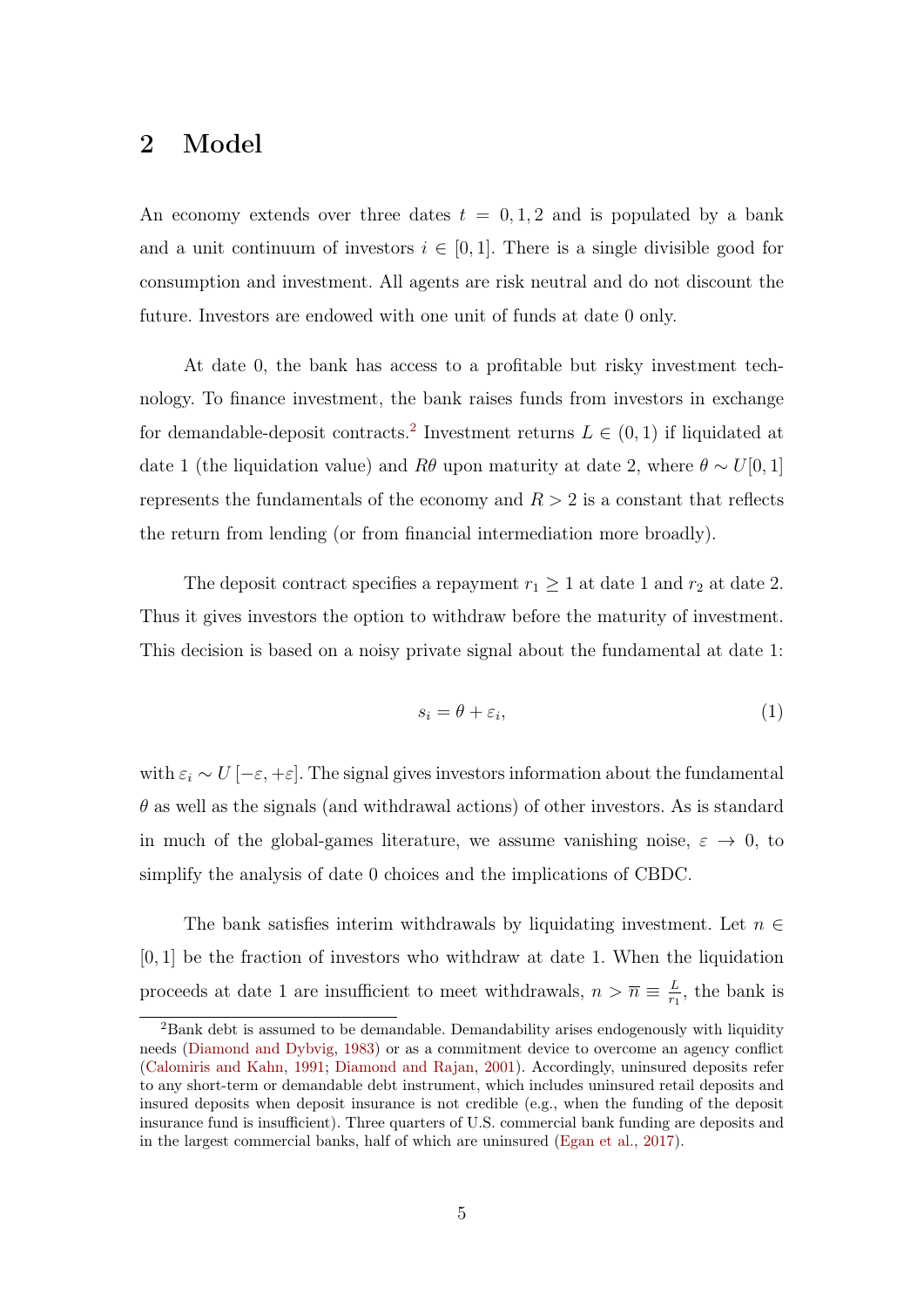bankrupt due to illiquidity. Otherwise, the bank continues until date 2. If at date 2 it cannot meet the remaining withdrawals,  $n > \hat{n} \equiv \frac{R\theta - r_2}{R\theta \frac{r_1}{L} - r_2}$ , it is bankrupt due to insolvency, where  $\hat{n}$  solves the insolvency condition

$$
R\theta\left(1 - \frac{\hat{n}r_1}{L}\right) = (1 - \hat{n})r_2.
$$
\n(2)

Bankruptcy is costly and we assume zero recovery for simplicity.<sup>[3](#page-5-0)</sup>

Finally, we introduce CBDC. A deep-pocketed central bank offers investors deposits with a return  $\omega \in [1, R)$  per period. Thus, the introduction of CBDC has two effects. First, it improves the outside option of investors deciding whether to deposit with the bank at date 0: from 1 to  $\omega^2$ , which is the compounded return earned over two periods from date 0 to date 2. Second, it offers an interest  $\omega$ between dates 1 and 2 to those depositors who decide to withdraw at date 1.[4](#page-5-1)

## 3 Equilibrium

We start by characterizing the threshold  $\theta^* = \theta^*(r_1, r_2; \omega)$  below which the bank fails and how it depends on the deposit contract and CBDC remuneration. Next, we solve for the optimal bank deposit contract  $(r_1^*, r_2^*)$  and its dependence on CBDC remuneration  $\omega$ . Finally, we show how CBDC remuneration affects bank fragility,  $\frac{d\theta^*}{d\omega}$ , once the indirect effect via deposit rates  $r_2^*(\omega)$  is taken into account.

As a preliminary step, we note that the bank chooses a deposit contract such that

$$
\omega r_1^* < r_2^* < R \tag{3}
$$

in any equilibrium. If  $\omega r_1 \geq r_2$ , then there would always be a run on the bank, resulting zero expected profits, a contradiction. Moreover, deposit-taking cannot be profitable if  $r_2 \geq R$ , so they bank would not choose to offer such a deposit rate.

<span id="page-5-0"></span><sup>3</sup>The magnitude of bankruptcy costs is large. For example, [James](#page-23-11) [\(1991\)](#page-23-11) estimated to be 30 cent on a dollar, making bank failures socially costly.

<span id="page-5-1"></span><sup>&</sup>lt;sup>4</sup>We abstract from both raising funds (e.g. via taxation) and an investment choice at  $t = 0$ .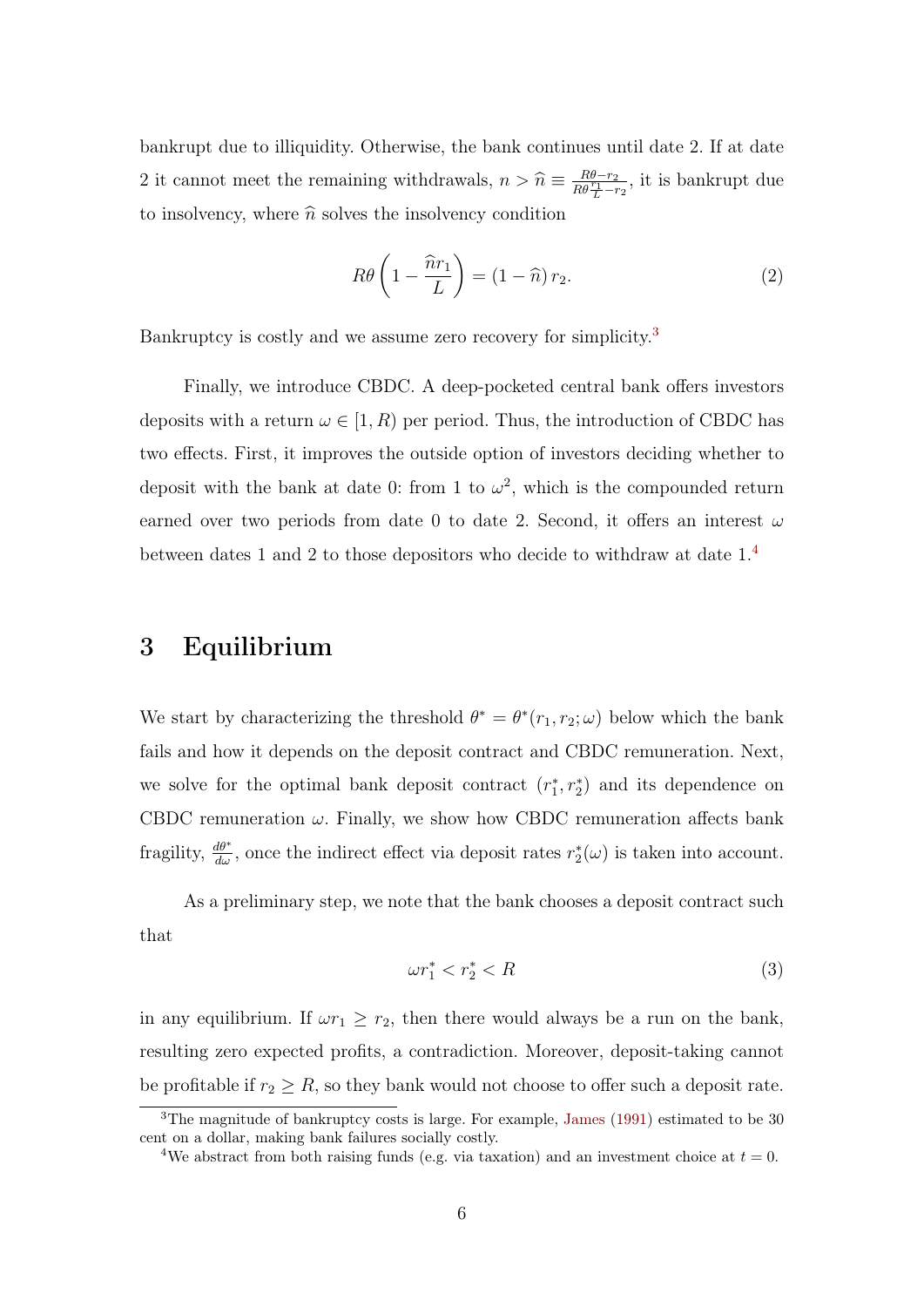#### 3.1 Bank fragility

We use global-games methods to solve for the unique equilibrium at the withdrawal stage. To characterize an individual investor's withdrawal decision, we start with the dominance bounds. First, as in [Goldstein and Pauzner](#page-23-4) [\(2005\)](#page-23-4), we assume that when  $\theta \to 1$ , the liquidation value is high,  $L = R$ , such that it is a dominant strategy not to withdraw. We denote this range as the upper dominance region  $[\overline{\theta}, 1]$ , where the (upper dominance) bound  $\overline{\theta}$  can be arbitrarily close to 1. In fact, we assume  $\bar{\theta} \rightarrow 1$  for the analysis of the choice of deposit contract at date 0. Second, withdrawing is a dominant strategy when  $\theta < \theta$ , where the (lower dominance) bound  $\theta$  solves

$$
R\underline{\theta} - r_2 = 0,\t\t(4)
$$

so that  $\theta = \frac{r_2}{R}$  $\frac{r_2}{R} \in (0, 1)$ . Let us gather some intuition for this result. When no other investor withdraws, an investor is sure to receive  $r_2 > \omega r_1$  when the bank is solvent at date 2, i.e. when  $R\theta \ge r_2$ . Otherwise, an investor receives 0 if she waits and  $r_1$  if she withdraws, which is worth  $\omega r_1$  at date 2 when the withdrawal proceeds are deposited with the central bank between date 1 and 2. Thus, withdrawing is a dominant action when  $R\theta < r_2$ , that is for  $\theta < \underline{\theta}$ .

In the intermediate range  $(\underline{\theta}, \overline{\theta})$ , an investor's decision to withdraw depends on what she expects the other investors do. Using global-games techniques, we state the bank failure threshold at date 1, which we refer to as bank fragility  $\theta^*$ .

<span id="page-6-0"></span>**Proposition 1. Failure threshold.** There exists a unique fundamental threshold  $\theta^* \in (\underline{\theta}, \overline{\theta})$ . Each investor withdraws their deposits from the bank if and only if  $\theta < \theta^*$ , where

<span id="page-6-1"></span>
$$
\theta^*(r_1, r_2) \equiv \frac{\theta}{r_2 - \omega r_1} > \frac{\theta}{r_2}.
$$
\n(5)

Proof. See Appendix [A.](#page-14-0)

Having established a unique equilibrium allows us to study how CBDC remuneration and the deposit contract affect bank fragility.

 $\Box$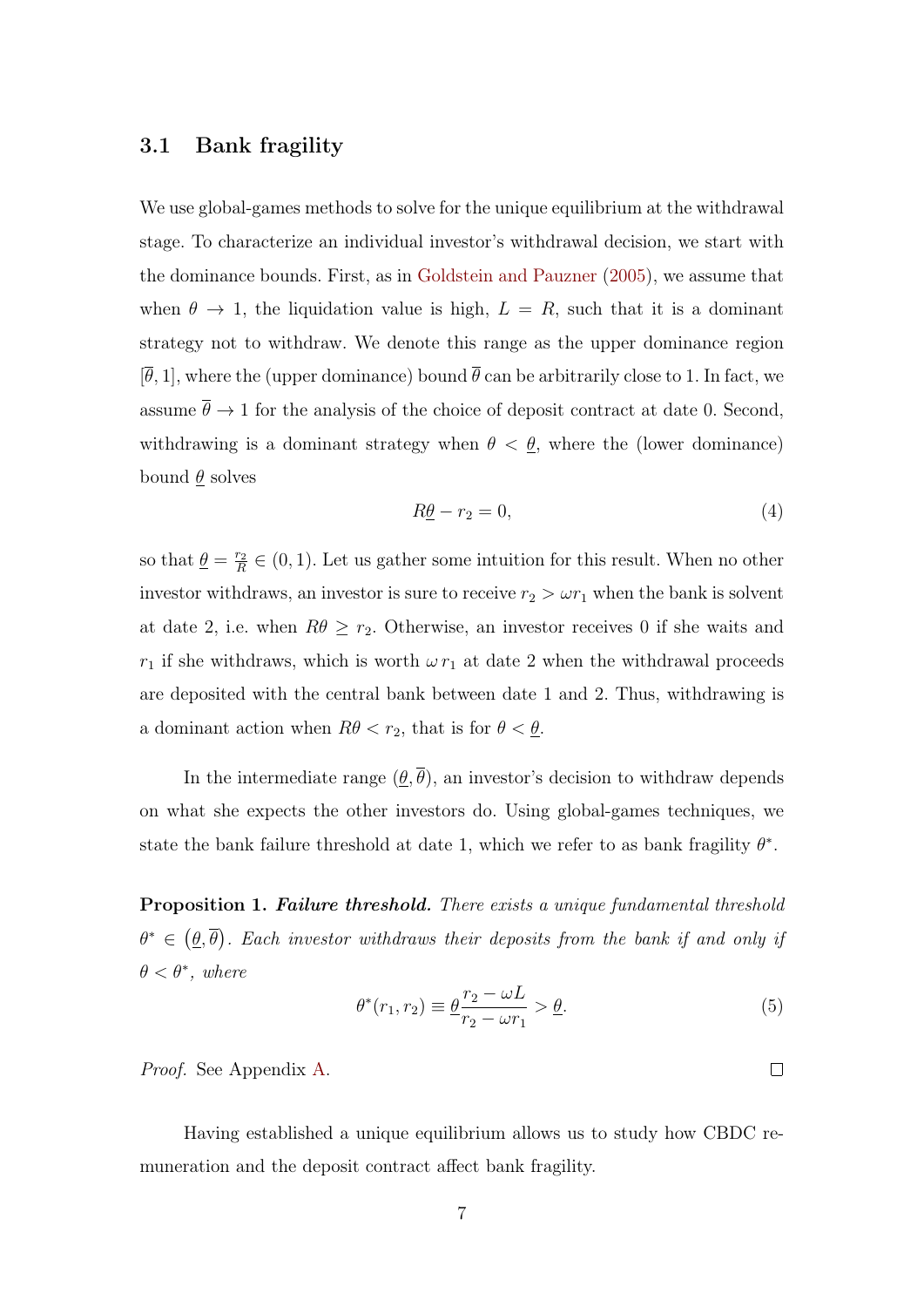<span id="page-7-0"></span>**Proposition 2.** Fragility is a convex function of long-term deposit rates:  $\frac{\partial \theta^*}{\partial r_2} < 0$  if and only if  $r_2 < r_2^{max} \equiv \omega r_1 \left(1 + \sqrt{1 - \frac{L}{r_1}}\right)$  $r_1$  . Higher CBDC remuneration directly increases fragility,  $\frac{\partial \theta^*}{\partial \omega} > 0$ . Liquidity provision increases fragility,  $\frac{\partial \theta^*}{\partial r_1} > 0$ , while better investment characteristics reduce fragility,  $\frac{\partial \theta^*}{\partial L} < 0$  and  $\frac{\partial \theta^*}{\partial R} < 0$ .

Proof. See Appendix [A.](#page-14-0)

<span id="page-7-1"></span>Figure [1](#page-7-1) shows the non-monotonic relationship between the long-term deposit rate and bank fragility: when the deposit rate is low, higher rates reduces fragility while the opposite holds for high deposit rates (U-shaped).

 $\Box$ 



Figure 1: Bank failure threshold  $\theta^*$  and the long-term deposit return  $r_2$ . The minimum is reached at  $r_2 = r_2^{max}$ . Parameters:  $L = 0.9$ ,  $R = 15$ ,  $\omega = 1$ ;  $r_1 = 1$ .

We also obtain the standard result of asset illiquidity and liquidity provision resulting in bank fragility [\(Diamond and Dybvig,](#page-23-7) [1983\)](#page-23-7). Bank liquidity provision,  $r_1 > L$ , results in strategic complementarity in investor withdrawal decisions, so both panic runs and fundamental runs exist. This results in bank fragility,  $\theta^* > \theta$ .

## 3.2 Bank deposit rates

We next derive the optimal deposit rates. Recall that private noise and the upper dominance region vanish,  $\epsilon \to 0$  and  $\bar{\theta} \to 1$ , so the banker's problem at date 0 is

$$
\max_{r_1 \ge 1, r_2} \Pi \equiv \int_{\theta^*}^1 (R\theta - r_2) \, d\theta = (1 - \theta^*) \left( \frac{R}{2} (1 + \theta^*) - r_2 \right)
$$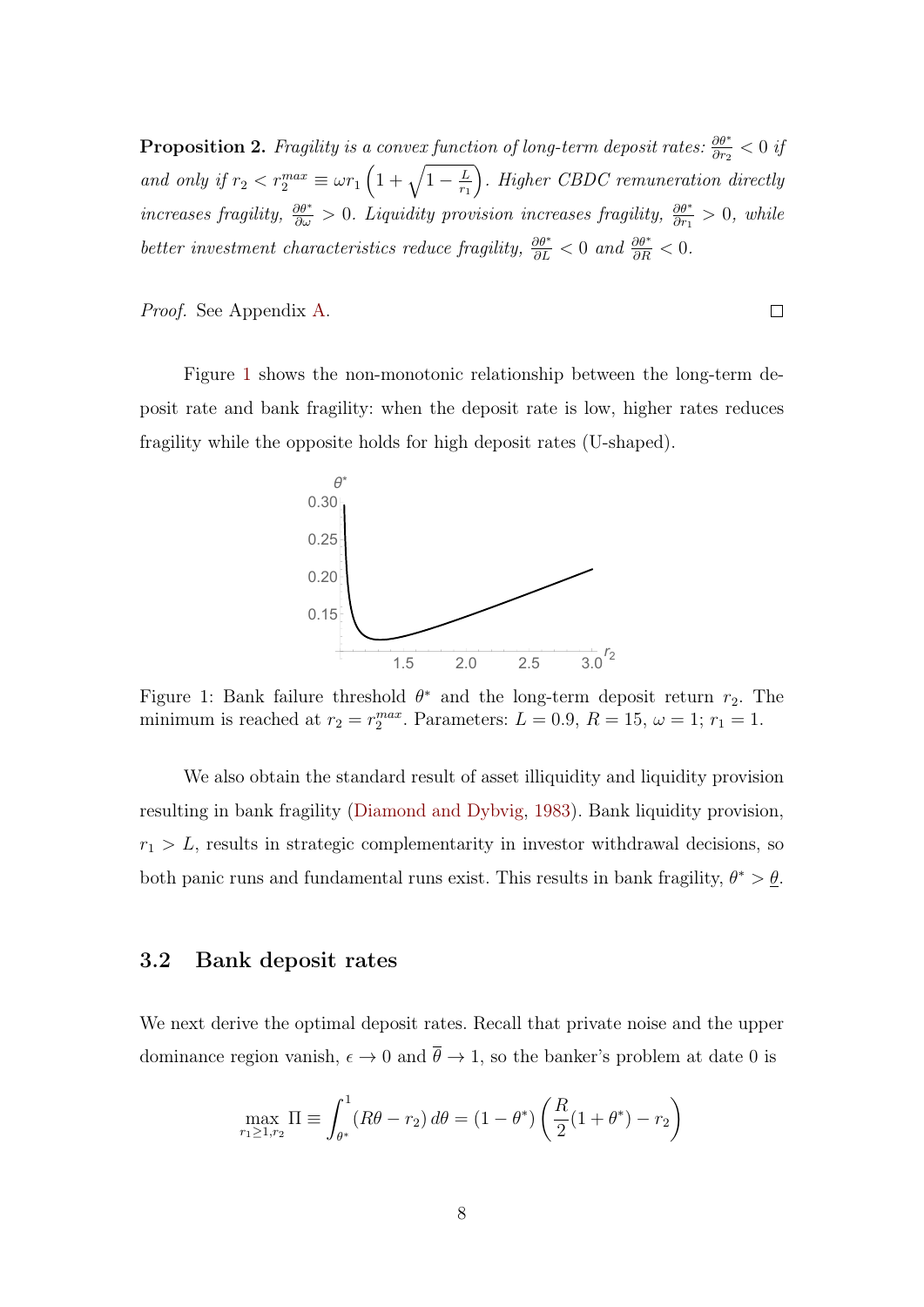subject to

$$
V \equiv \int_{\theta^*}^1 r_2 \, d\theta \ge \omega^2, \qquad \text{and } \theta^* = \theta^*(r_1, r_2).
$$

Because of vanishing noise,  $\epsilon \to 0$ , no investor withdraws for  $\theta > \theta^*$  and all investment matures at date 2, yielding  $R\theta$ . The banker pays the promised return  $r_2$  to a unit mass of investors that roll over their funding for  $\theta > \theta^*$  and keeps the difference,  $R\theta - r_2$ . Conversely, for  $\theta < \theta^*$ , all investors withdraw and the bank is bankrupt, resulting in a loss of output due to costly bankruptcy. The banker is protected by limited liability and receives zero in this case.

Taken together, we obtain the expected bank profits Π at date 0 and the expected value of the deposit claim  $V$  at date 0. The outside option of investors is not to fund the bank but to deposit in CBDC with the central bank, earning a return  $\omega$  per period. Expected bank profits have a natural interpretation. The first term is the probability of no bank run and the second term is the expected bank profits conditional on no bank run. Note, finally, that the bank internalizes how its choices of deposit rates influence fragility,  $\theta^* = \theta^*(r_1, r_2)$ .

Our first result on the optimal short-term deposit rate  $r_1^*$  follows. Since a higher  $r_1$  increases fragility (Proposition [2\)](#page-7-0), it reduces the objective function because the bank is solvent less often,  $\frac{\partial \Pi}{\partial r_1} = (R\theta^* - r_2) \frac{\partial \theta^*}{\partial r_1}$  $\frac{\partial \theta^*}{\partial r_1}$  < 0, and tightens the constraint because investors are repaid less often,  $\frac{\partial V}{\partial r_1} = -r_2 \frac{\partial \theta^*}{\partial r_1}$  $\frac{\partial \theta^*}{\partial r_1} < 0$ . The former inequality arises because bank fragility is costly in terms of bank value: in other words, the equity value at the failure threshold is positive,  $(R\theta^* - r_2)$  =  $r_2\omega\frac{(r_1 - L)}{r_2 - \omega r_1}$  $\frac{(r_1 - L)}{r_2 - \omega r_1} > 0$ . The next result follows directly from these arguments.

## **Lemma 1. Optimal short-term deposit rate.** The banker sets  $r_1^* = 1$ .

We are now ready to state our main result on bank deposit rates.

<span id="page-8-0"></span>**Proposition 3. Optimal long-term deposit rate.** For  $L \geq L$ , the optimal deposit rate  $r_2^* < r_2^{max}$  corresponds to the solution to the binding participation constraint of investors,  $V(r_2^*) \equiv \omega^2$ . The solution  $r_2^*$  increases with CBDC remuner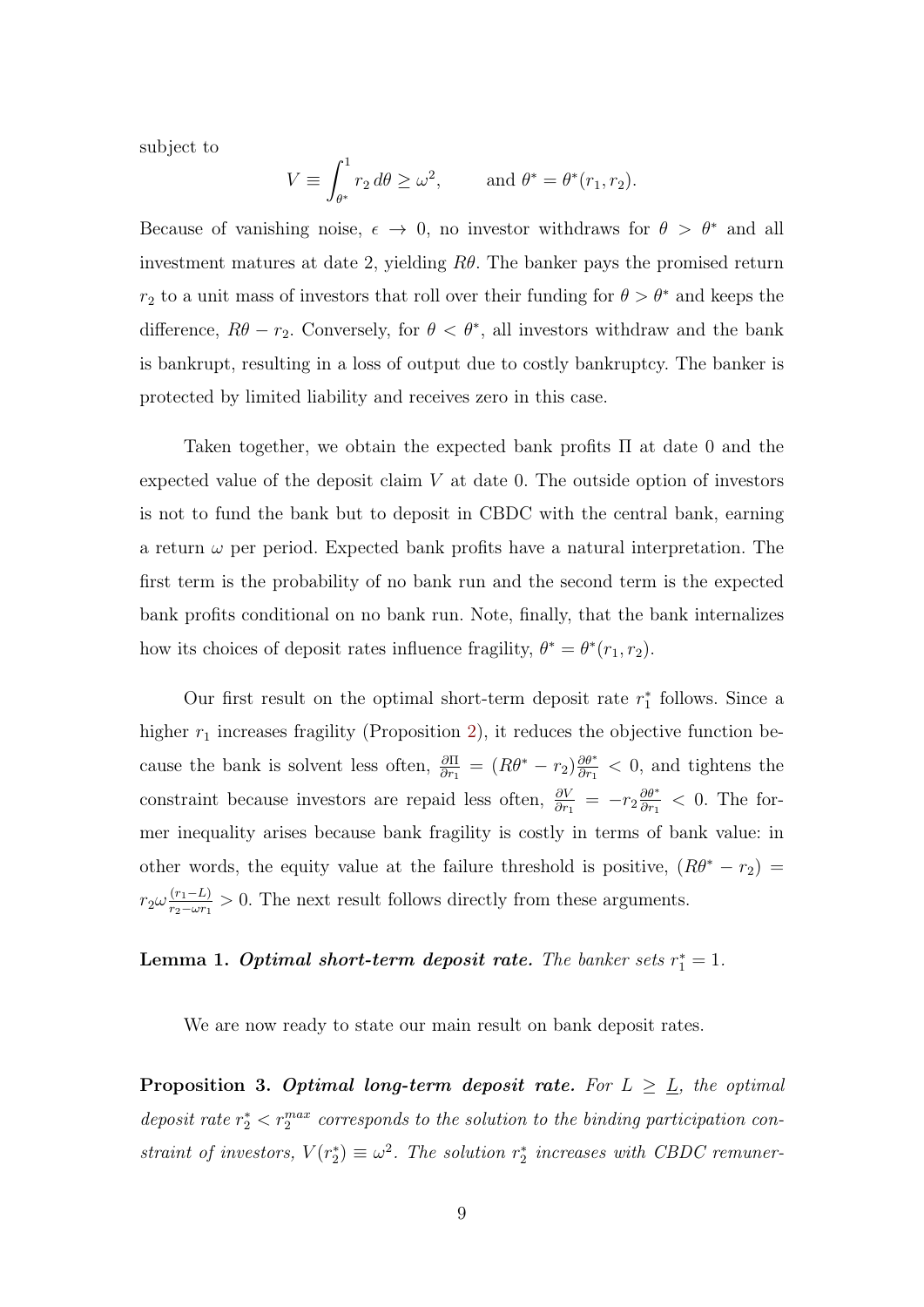ation, while it decreases with the liquidation value and profitability of investment:  $\frac{\partial r_2^*}{\partial \omega} > 0$ ,  $\frac{\partial r_2^*}{\partial L} < 0$ , and  $\frac{\partial r_2^*}{\partial R} < 0$ .

 $\Box$ 

*Proof.* See Appendix [B,](#page-16-0) which also defines  $\underline{L}$ .

In general, the optimal deposit rate  $r_2^*$  is pinned down by either the firstorder condition of the bank (zero marginal profits) or by a binding participation constraint of investors. Figure [2](#page-9-0) shows that there exists (high enough) liquidation values of investment for which the participation constraint determines the equilibrium deposit rate. In what follows, we assume a high enough value,  $L \geq \overline{L}$ , and a binding participation constraint in equilibrium.

<span id="page-9-0"></span>

Figure 2: Optimal deposit rate  $r_2^*$  and the liquidation value L. The shaded lines shows the deposit rate implied by a binding participation constraint, while the solid line shows the deposit rate implied by zero marginal profits of the bank. The equilibrium deposit rate  $r_2^*$  is the upper envelope of both curves. Panel (a) shows that the participation constraint binds for high enough values of L. Panel (b) shows that the participation constraint always binds.

A higher liquidation value of investment or higher investment profitability both reduce bank fragility  $\left(\frac{\partial \theta^*}{\partial L} < 0\right)$  and  $\frac{\partial \theta^*}{\partial R} < 0$ —see Proposition [1\)](#page-6-0). As a result, investors are repaid in more states of the world, so a lower equilibrium deposit rate is still consistent with investor participation. A higher remuneration of CBDC improves the outside option of investors (at both the initial and interim dates), so the banker needs to offer a higher deposit rate to ensure investor participation.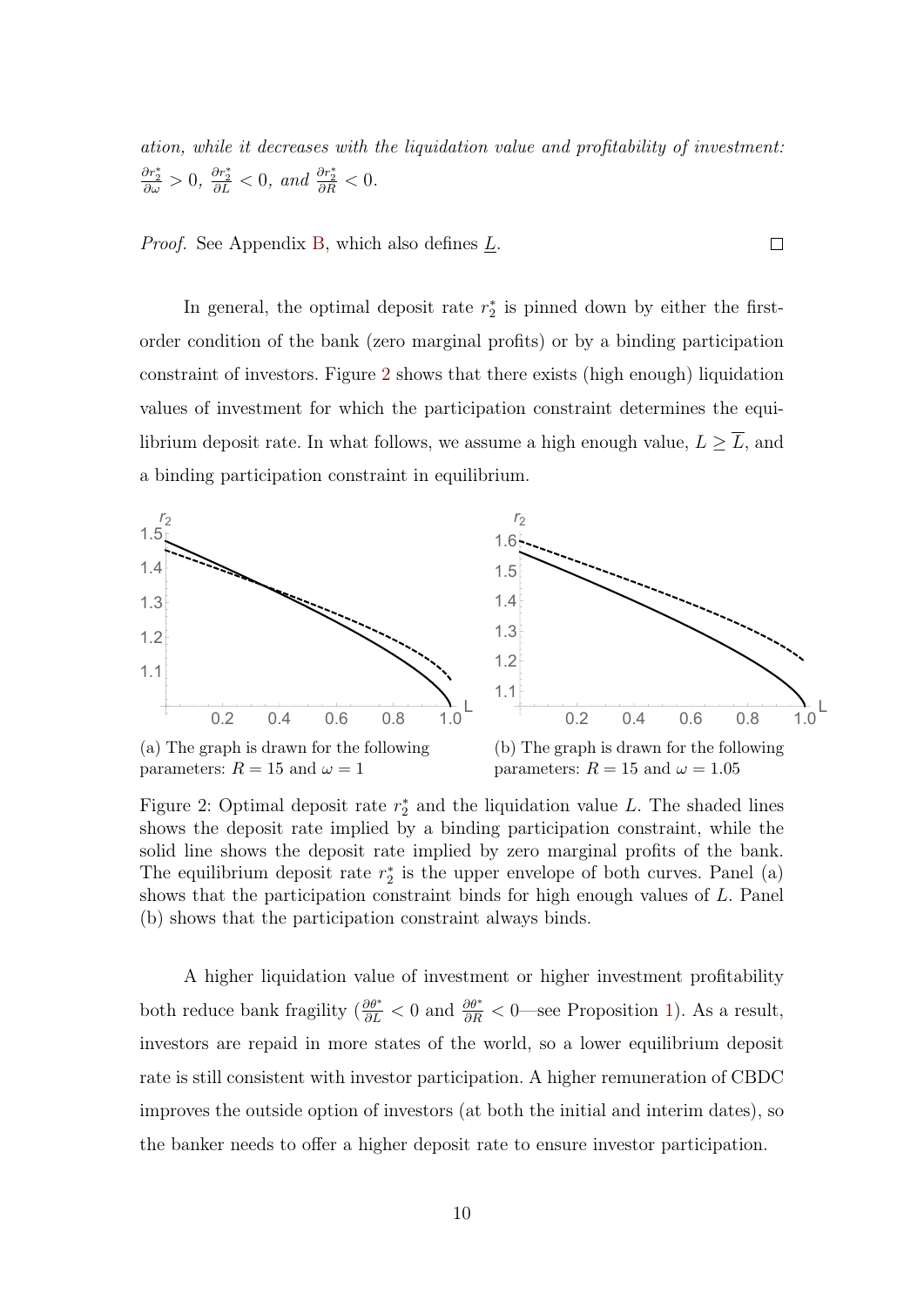The results so far highlight that the change in CBDC remuneration  $\omega$  has two opposing effects on bank fragility  $\theta^*$ . On the one hand, a higher remuneration is associated with a higher incentive to withdraw at date 1 and thus a large threshold  $\theta^*$ . On the other hand, banks respond to the increase in remuneration by increasing deposit rates  $r_2^*$ , which leads to a reduction in bank fragility ceteris paribus. The overall effect of a change in  $\omega$  on  $\theta^*$  depends on which of this two effects dominates:

$$
\frac{d\theta^*}{d\omega} = \frac{\partial \theta^*}{\partial \omega} + \frac{\partial \theta^*}{\partial r_2} \frac{dr_2}{d\omega}.
$$
\n(6)

The next result offers some insight into the relative strength of these two forces.

<span id="page-10-1"></span>Lemma 2. Elasticity of the failure threshold. Let  $\epsilon \,\equiv\, -\frac{r_2}{\theta^*}\frac{\partial \theta^*}{\partial r_2}$  $\frac{\partial \theta^*}{\partial r_2}$  denote the elasticity of the failure threshold with respect to the deposit rate. Higher CBDC remuneration reduces bank fragility,  $\frac{d\theta^*}{d\omega} < 0$ , if and only if  $\epsilon > 1$ .

Proof. See Appendix [C.](#page-20-0)

Lemma [2](#page-10-1) states that the indirect effect of higher CBDC remuneration dominates the direct effect whenever the failure threshold  $\theta^*$  is very elastic to changes in the bank deposit rate  $r_2$ . In other words, higher CBDC remuneration needs to induce a sufficiently strong increase in deposit rates for overall fragility to fall. Figure [3](#page-11-0) plots the range of parameters in  $(R, L)$  for which the elasticity is high enough for two levels of CBDC remuneration.

We now state our main result on CBDC remuneration and bank fragility.

<span id="page-10-0"></span>Proposition 4. CBDC remuneration and bank fragility. For a high investment return,  $R \geq \overline{R}$ , bank fragility  $\theta^*$  is U-shaped in CBDC remuneration  $\omega$ .

Proof. See Appendix [C.](#page-20-0)

Figure [4](#page-11-1) illustrates the case of high enough investment profitability R. It shows that a positive remuneration of CBDC can be desirable in the sense of max-

 $\Box$ 

 $\Box$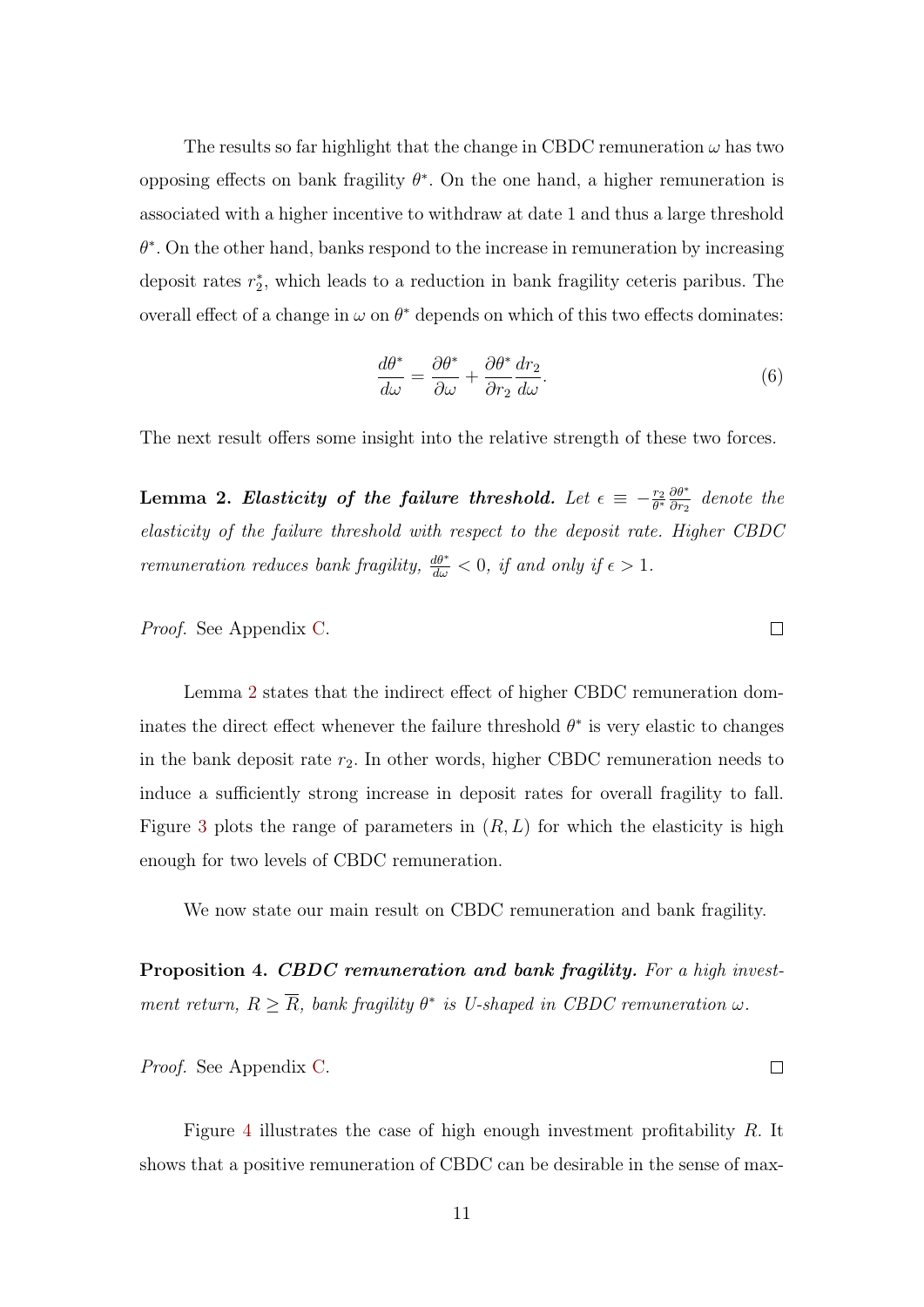<span id="page-11-0"></span>

Figure 3: Elasticity of the failure threshold. The graph illustrate the range of values for the parameters  $R$  and  $L$  for which the elasticity of the failure threshold with respect to the deposit rate is  $\epsilon > 1$ , so the total derivative is negative,  $\frac{d\theta^*}{d\omega} < 0$ . This range corresponds to the grey area on the right of the two curves, which are drawn for two different values of  $\omega$ . The light grey line is drawn for  $\omega = 1$ , while the black solid one is for  $\omega = 1.05$ .

<span id="page-11-1"></span>imizing financial stability (minimizing bank fragility  $\theta^*$ ). The relationship between bank fragility and CBDC remuneration is U-shaped, with a unique minimum  $\omega_{min}$ .



Figure 4: Bank failure threshold  $\theta^*$  and CBDC remuneration. Minimum fragility is reached at roughly 4.9% interest on CBDC. Parameters:  $L = 0.9$ ,  $R = 15$ .

## 4 Holding limits

[To be typed up]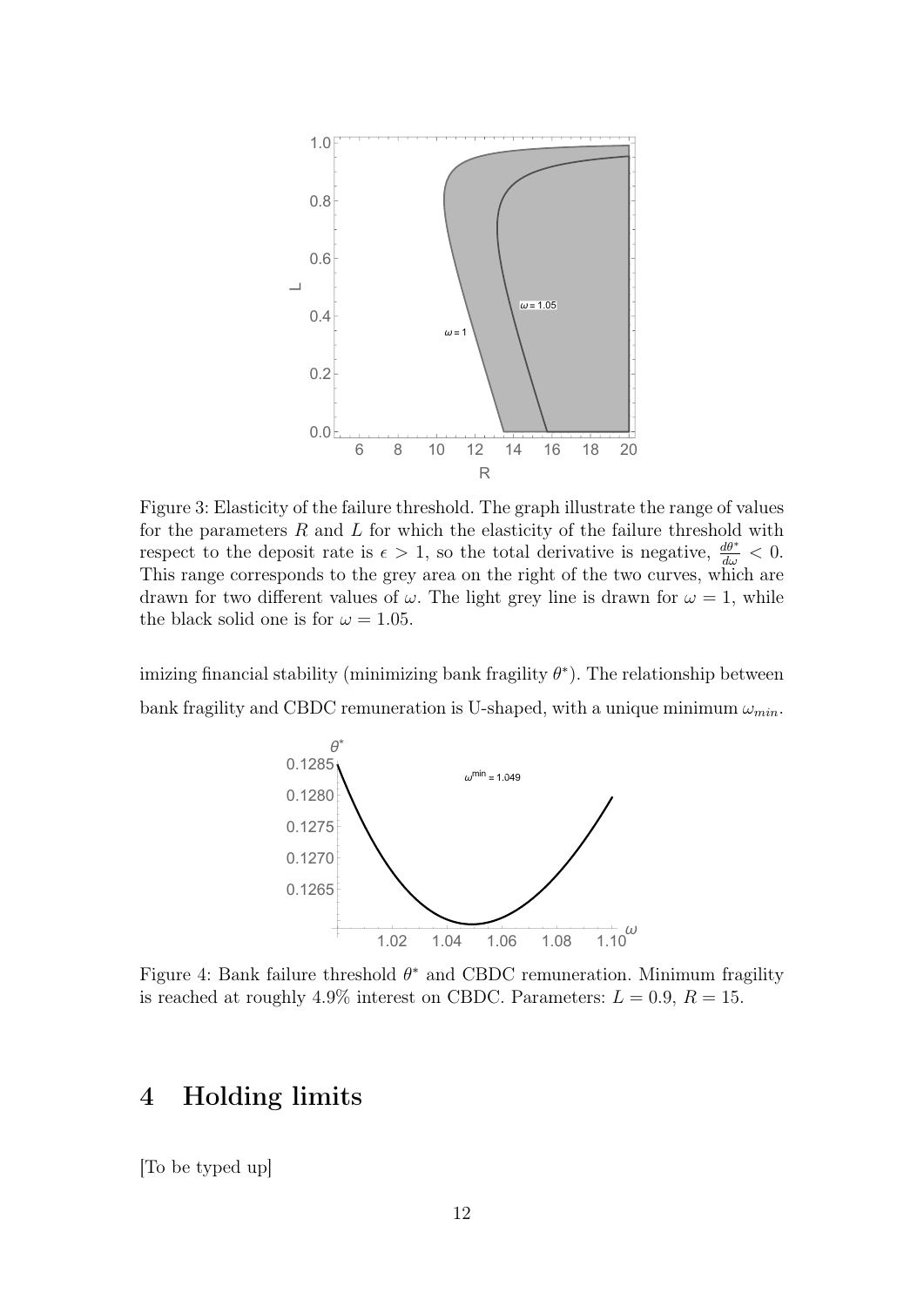# 5 Extensions and discussion

We consider several extensions and robustness checks in this section.

## 5.1 Fundamental runs

In this subsection, we abstract from panic runs and limit attention to fundamental runs. This case can be studied by considering  $L \to 1$ , so the strategic complementarity among investors vanishes (note that  $r_1^* = 1$  continues to hold).

The fundamental run threshold continues to be  $\theta = \frac{r_2}{R}$  $\frac{r_2}{R}$  (irrespective of CBDC remuneration  $\omega$ ). The banker's expected profit is  $\Pi = \int_{\underline{\theta}}^1 (R\theta - r_2) d\theta$  (which is also irrespective of CBDC remuneration  $\omega$ ), so  $\frac{d\Pi}{dr_2} < 0$  and the banker chooses the lowest feasible level of  $r_2$ . This level is pinned down by the investors participation constraint:

$$
\omega^2 \le r_2(1 - \underline{\theta}) \equiv V_F. \tag{7}
$$

Since the value of the deposit claim increases in  $r_2$ ,  $\frac{dV_F}{dr_2}$  $\frac{dV_F}{dr_2} > 0$ , as long as  $r_2 \; < \; \frac{R}{2}$  $\frac{R}{2}$ , the participation constraint is binding in equilibrium. Solving for the smallest root yields

$$
r_2^* = \frac{R}{2} - \sqrt{\left(\frac{R}{2}\right)^2 - R\omega^2},\tag{8}
$$

which confirms the supposition of an increasing deposit claim,  $r_2^* < \frac{R}{2}$  $\frac{R}{2}$ . We assume  $R \geq 4\omega^2$  throughout. The equilibrium measure of bank stability is thus  $\underline{\theta}^* = \frac{r_2^*}{R}$ . Hence, more CBDC remuneration has the following impact on bank stability:

$$
\frac{dr_2}{d\omega} = \frac{R\omega}{\sqrt{\frac{R^2}{4} - R\omega^2}} > 0.
$$
\n(9)

The following proposition summarizes.

<span id="page-12-0"></span>**Proposition 5. Fundamental runs only.** Consider the case of  $L \rightarrow 1$ . Then, higher CBDC remuneration increases the return on bank deposits and thus the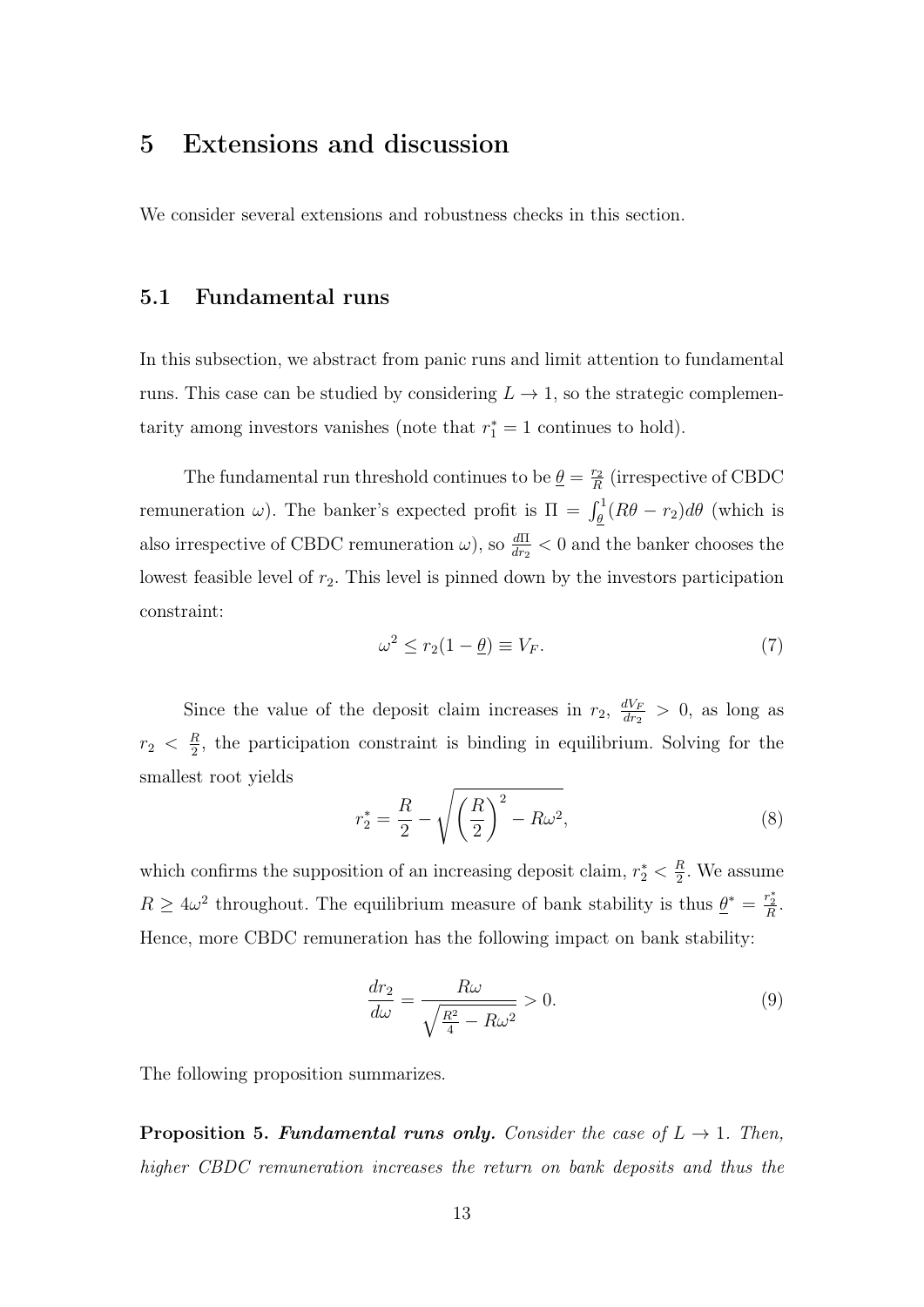$\emph{fundamental run threshold}, \frac{dr_2}{d\omega} > 0 \text{ and } \frac{d\theta}{d\omega} > 0, \text{ reducing bank stability}.$ 

This analysis shows that panic runs are an essential ingredient of our main result (higher CBDC remuneration improves bank stability). When bank instability is limited to fundamental runs, higher CBDC remuneration always increases the long-term deposit rate and reduces the relevant measure of bank stability.

#### 5.2 Bank risk-taking on the asset side

We have considered a fragile liability side of banks (uninsured deposits) as a source of financial instability so far. A large literature in banking is concerned with the risk-taking of banks on their asset side (e.g., risk choices and asset substitution). Our setup can be naturally extended along this dimension. Since the banker has to raise deposit rates to retain deposit funding in response to higher CBDC remuneration, it has lower skin in the game. This suggests that a moral hazard problem in risk choices would be more severe, contributing to financial instability via this additional channel. We plan to formally investigate this channel in future work.

#### 5.3 Market power in the deposit market

In work in progress, we explore the role of market power in the deposit market for our results. We have so far assumed a monopolist bank, which can respond to the introduction of CBDC—a competition for its deposits—quite strongly by increasing deposit rates. However, when there are multiple banks competing for deposits, the ability of a given bank to attract or retain funding by raising rates may be more limited, suggesting a more prominent role of the direct effect of CBDC remuneration on bank fragility (resulting in lower financial stability). We seek to explore this issue in a spatial model of deposit competition in future work.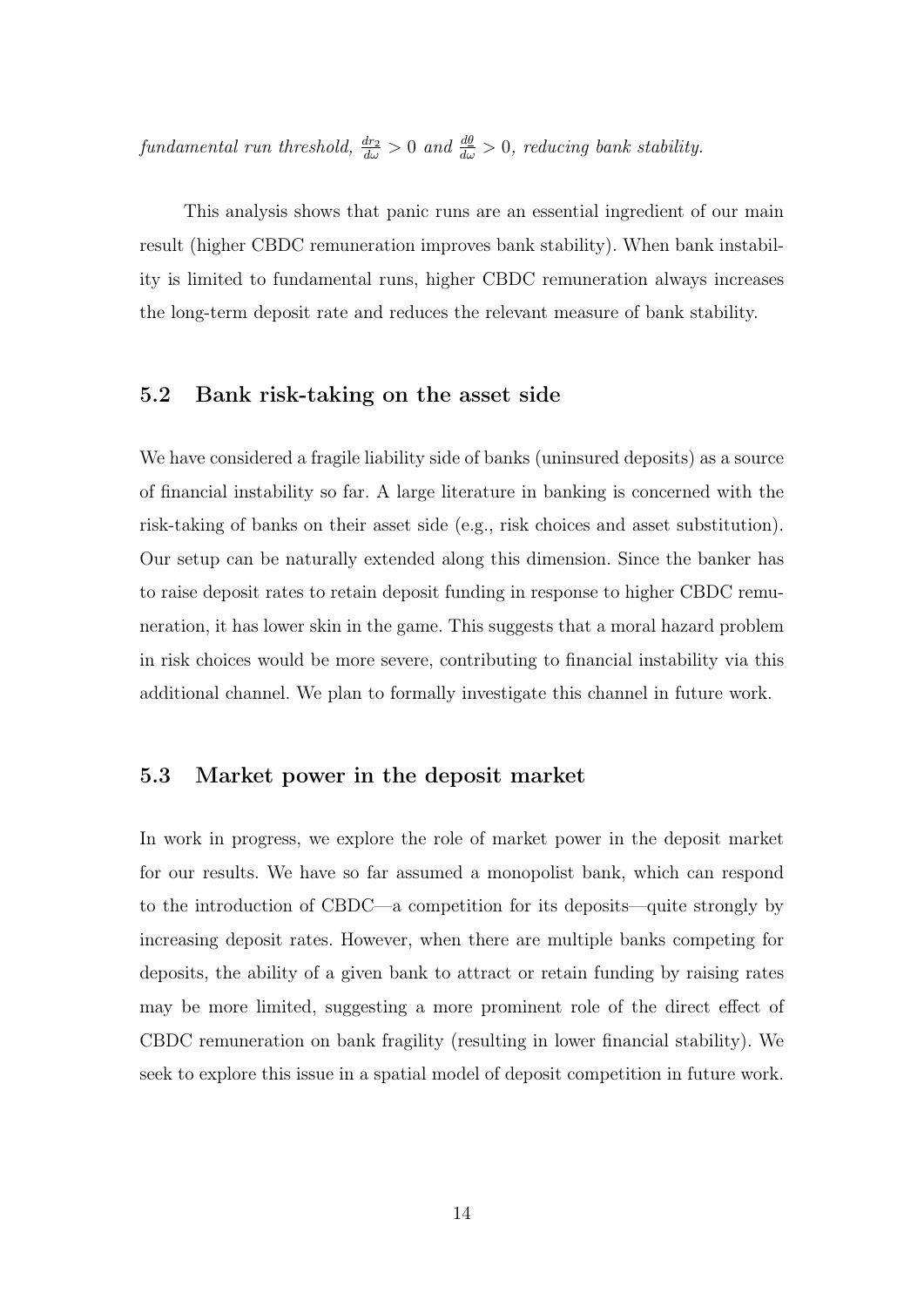## <span id="page-14-0"></span>A Proof of Proposition [1](#page-6-0)

The proof builds on the arguments developed in [Goldstein and Pauzner](#page-23-4) [\(2005\)](#page-23-4) and on [Carletti et al.](#page-23-5) [\(2022\)](#page-23-5) who adapt these to the case of a profit-maximizing bank. The arguments in their proofs establish that, in the limit of  $\epsilon \to 0$ , there is a unique threshold value of fundamental, denoted as  $\theta^*$ , below which all investors find it optimal to withdraw from the bank.

For  $\theta \in (\underline{\theta}, \overline{\theta})$ , a investor's decision to withdraw depends on what others do (i.e. their withdrawal choices). Suppose that all investors behave according to a threshold strategy  $s^*$ . Then, the fraction of investors withdrawing at date 1,  $n(\theta, s^*)$ , equals the probability of receiving a signal below  $s^*$  and is as follows:

<span id="page-14-3"></span>
$$
n(\theta, s^*) = \begin{cases} 1 & \text{if } \theta \le s^* - \epsilon, \\ \frac{s^* - \theta + \epsilon}{2\epsilon} & \text{if } s^* - \epsilon < \theta \le s^* + \epsilon, \\ 0 & \text{if } \theta > s^* + \epsilon. \end{cases} \tag{10}
$$

Investor withdrawal choices are characterized by the pair of thresholds  $\{s^*,\theta^*\}$ , which solve the following system of equations:

<span id="page-14-1"></span>
$$
R\theta^* \left(1 - \frac{n(\theta^*, s^*)r_1}{L}\right) - (1 - n(\theta^*, s^*))r_2 = 0,
$$
\n(11)

and

<span id="page-14-2"></span>
$$
r_2 Pr(\theta > \theta^* | s^*) = \omega r_1 Pr(\theta > \theta_n | s^*), \qquad (12)
$$

where  $\theta_n = s^* + \epsilon - 2\epsilon \frac{L}{r_1}$  $\frac{L}{r_1}$  being the solution to  $n(\theta, s^*) r_1 = L$  (illiquidity threshold).

Condition [\(11\)](#page-14-1) identifies the level of fundamentals  $\theta$  at which the bank is just able to repay the promised repayment to non-withdrawing investors (solvency threshold). Hence, it pins down the cutoff  $\theta^*$ . Condition [\(12\)](#page-14-2), instead, states that at the signal threshold  $s^*$  a investor is indifferent between withdrawing at date 1 and waiting until date 2, since the expected payoff at date 2, as captured by the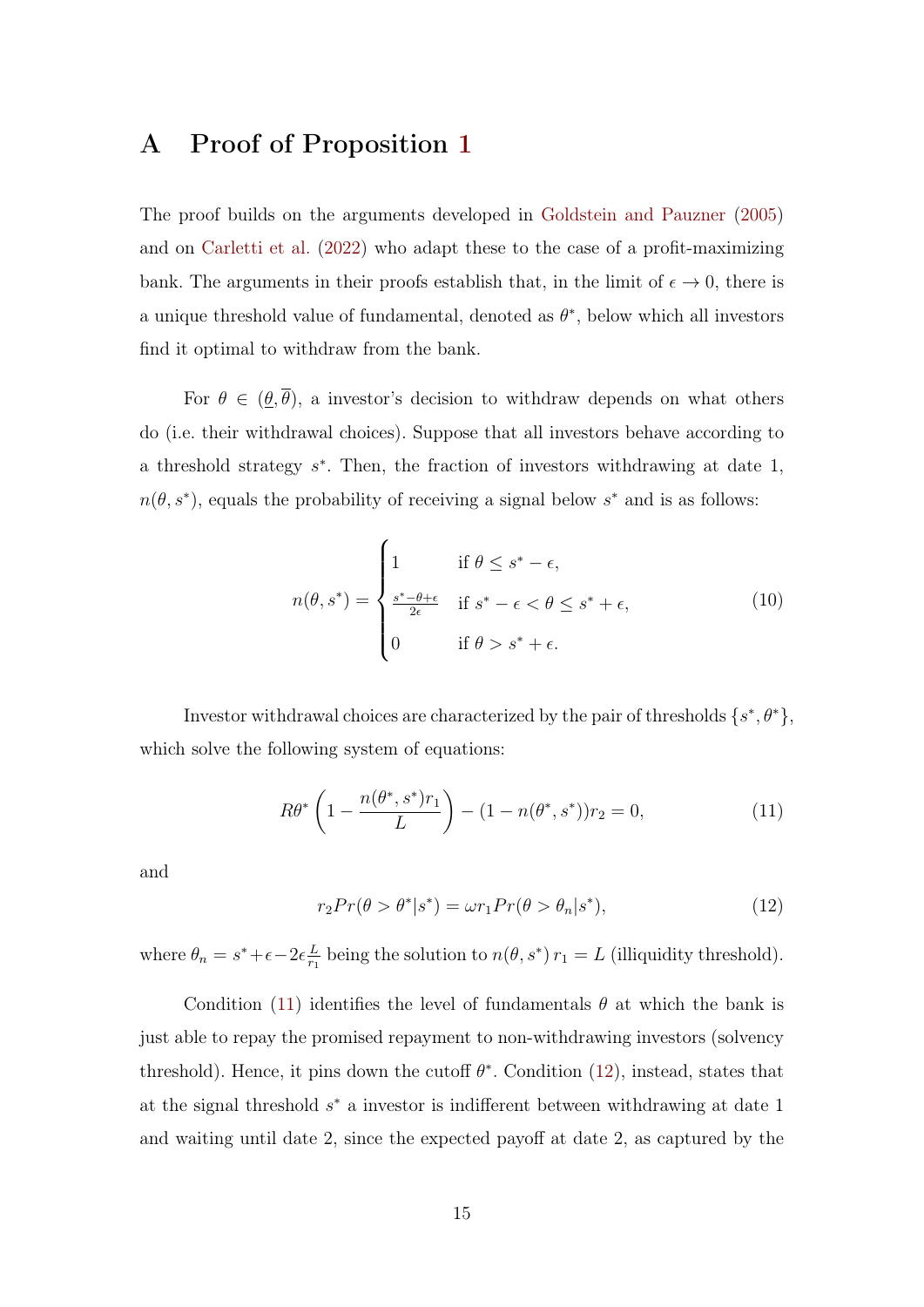LHS in [\(12\)](#page-14-2), is equal to the expected date 1 payoff, which is captured by the RHS in [\(12\)](#page-14-2). Hence, given  $\theta^*$  from [\(11\)](#page-14-1), it pins down the threshold signal  $s^*$ .

Differentiating the LHS of [\(11\)](#page-14-1) with respect to  $\theta$ , we obtain

$$
R\left(1 - \frac{n(\theta, s^*)r_1}{L}\right) - \frac{\partial n(\theta, s^*)}{\partial \theta} \left[R\theta \frac{r_1}{L} - r_2\right] > 0,\tag{13}
$$

for any  $\theta > \underline{\theta}$  since  $r_1 > L$  and  $\frac{\partial n(\theta, s^*)}{\partial \theta} \leq 0$ . Taking the derivative of [\(11\)](#page-14-1) with respect to  $n(.)$ , we obtain:

$$
-R\theta \frac{r_1}{L} + r_2 < 0,
$$

for any  $\theta > \underline{\theta}$  since  $r_1 > L$ . Overall, this implies that the LHS in [\(11\)](#page-14-1) strictly increases with  $\theta$  and so it does the LHS in [\(12\)](#page-14-2). Furthermore, rearranging [\(11\)](#page-14-1) as follows:

$$
R\theta^* - r_2 - n(\theta^*, s^*) \left[ R\theta^* \frac{r_1}{L} - r_2 \right] = 0,
$$

it follows immediately that [\(11\)](#page-14-1) is negative when evaluated at  $\theta = \theta$  and positive when  $\theta = \overline{\theta}$ . Using [\(12\)](#page-14-2), this means that when  $\theta = \underline{\theta}$ , a investor expects to receive 0 when waiting a so strictly prefers to run. Symmetrically, when  $\theta = \overline{\theta}$  so that the LHS in [\(11\)](#page-14-1) is strictly above zero, a investor expects to receive  $r_2 > \omega r_1$  when waiting until date 2. Since  $\omega r_1$  is larger than the RHS in [\(12\)](#page-14-2), it follows that when  $\theta = \overline{\theta}$ , a investor strictly prefer not to run.

Overall, the analysis above also implies that  $\theta < \theta^* < \overline{\theta}$  and analogously that the threshold signal s<sup>\*</sup> falls within the range  $(\underline{\theta} + \epsilon, \overline{\theta} - \epsilon)$ . Given that  $\underline{\theta} > 0$ and  $\bar{\theta} \to 1$ , it follows that the equilibrium pair  $\{\theta^*, s^*\}$  falls in the range  $(0, 1)$ .

To obtain a closed-form expression, we perform a change of variable using [\(10\)](#page-14-3) from which we obtain  $\theta(n) = s^* + \epsilon(1 - 2n)$ . At the limit, when  $\epsilon \to 0$ ,  $\theta(n) = s^*$ , which identifies the run threshold and it is equal to the solution to

$$
\int_0^{\widehat{n}(\theta^*)} r_2 dn = \int_0^{\overline{n}} \omega r_1 dn \Rightarrow \widehat{n}(\theta^*) r_2 = \omega L.
$$
 (14)

Rewriting and solving for  $\theta^*$  yields the expression stated in the proposition. Be-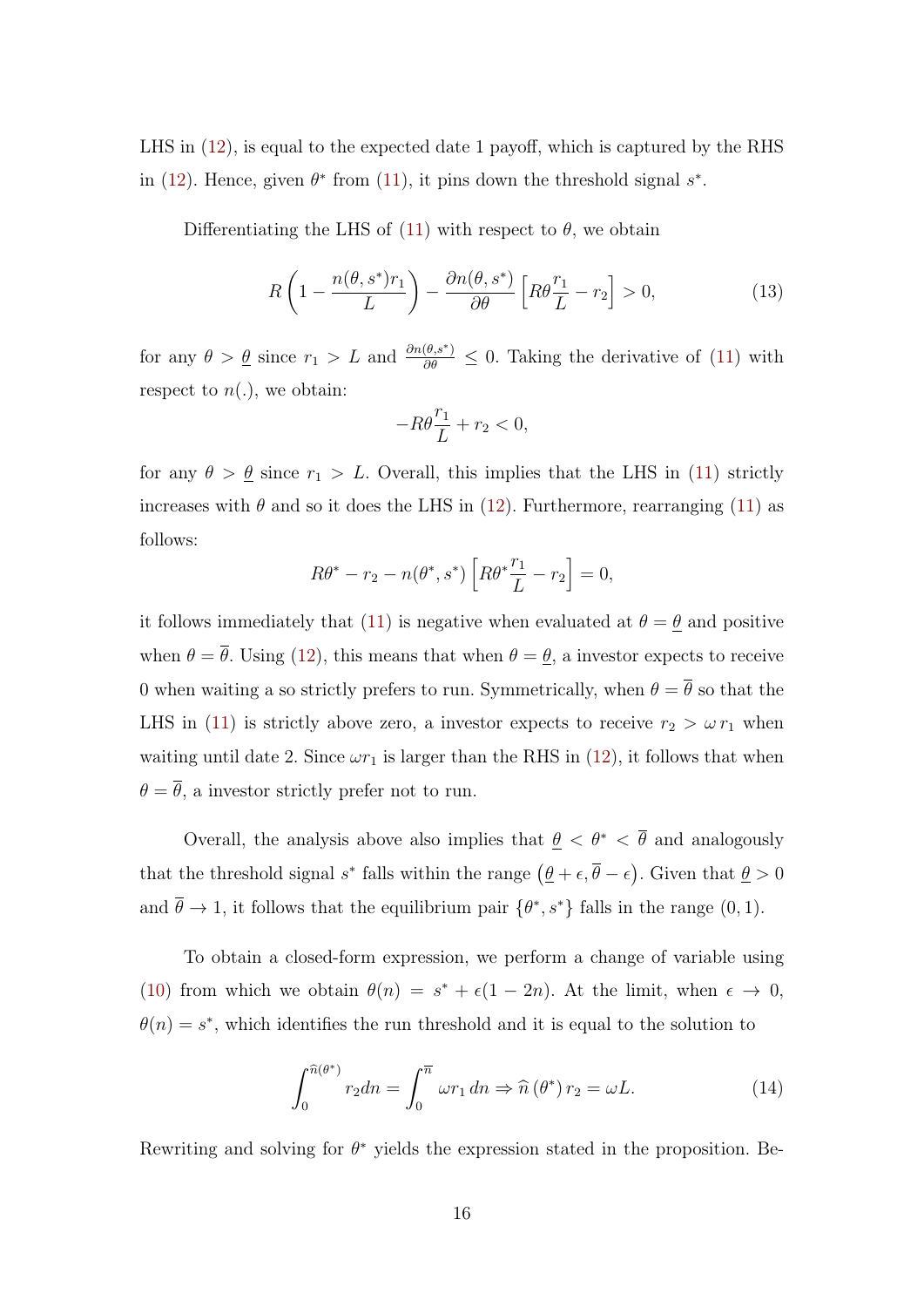cause of  $L < 1 \leq r_1$ , we have  $\theta^* > \underline{\theta}$ .

We turn to the comparative statics of bank fragility  $\theta^*$  with respect to deposit rates  $r_1$  and  $r_2$  as well as CBDC remuneration  $\omega$  and liquidation value L as well as a cross-partial derivative useful in the subsequent analysis:

$$
\frac{\partial \theta^*}{\partial r_1} = \frac{\omega \theta^*}{(r_2 - r_1 \omega)} > 0,
$$
\n(15)

$$
\frac{\partial \theta^*}{\partial r_2} = \frac{1}{R} \frac{r_2 - \omega L}{r_2 - r_1 \omega} - \frac{\theta \omega (r_1 - L)}{(r_2 - r_1 \omega)^2} = \frac{r_2^2 - 2\omega r_1 r_2 + \omega^2 L r_1}{R(r_2 - r_1 \omega)^2},\tag{16}
$$

$$
\frac{\partial \theta^*}{\partial \omega} = \frac{\theta \frac{r_2(r_1 - L)}{(r_2 - r_1 \omega)^2} > 0, \tag{17}
$$

$$
\frac{\partial \theta^*}{\partial L} = -\omega \frac{\theta}{r_2 - r_1 \omega} < 0,\tag{18}
$$

$$
\frac{\partial \theta^*}{\partial R} = -\frac{\theta^*}{R} < 0,\tag{19}
$$

$$
\frac{\partial^2 \theta^*}{\partial r_2 \partial L} = \frac{\omega}{R} \frac{r_1 \omega}{(r_2 - r_1 \omega)^2} > 0,
$$
\n(20)

where we used  $r_1 > L$  and  $r_2 > \omega r_1$ . Consider now the effect of  $r_2$  on  $\theta^*$ . The denominator is positive and the numerator is ambiguous. In particular,  $\frac{d\theta^*}{dr_2} < 0$ whenever  $r_2^2 - 2\omega r_1 r_2 + \omega^2 L r_1 < 0$ . The roots of the quadratic equation are

$$
r_2^{A/B} = \omega r_1 \left( 1 \pm \sqrt{1 - \frac{L}{r_1}} \right). \tag{21}
$$

The smaller root  $r_2^A$  is inadmissible as it implies  $r_2 < \omega r_1$ , a contradiction. Thus, only the bigger root  $r_2^B > \omega r_1$  is admissible. Since this value is the maximum of the relevant deposit rates considered by the bank, as we will show shortly, we label it  $r_2^{max} \equiv r_2^B$ . To summarize,  $\frac{\partial \theta^*}{\partial r_2} < 0$  whenever  $r_2 < r_2^{max}$ .

# <span id="page-16-0"></span>B Proof of Proposition [3](#page-8-0)

Consider the bank's problem stated in the main text. First, we report some intermediate results. Consider a bound on the investment return:  $R$  >  $\underline{R}$   $\equiv$  $\omega(1+\sqrt{1-L})^3$  $\frac{1+\sqrt{1-L}-L}{1+\sqrt{1-L}-\omega}$ . Note that this bound can also be written as  $L > L$ . Assuming this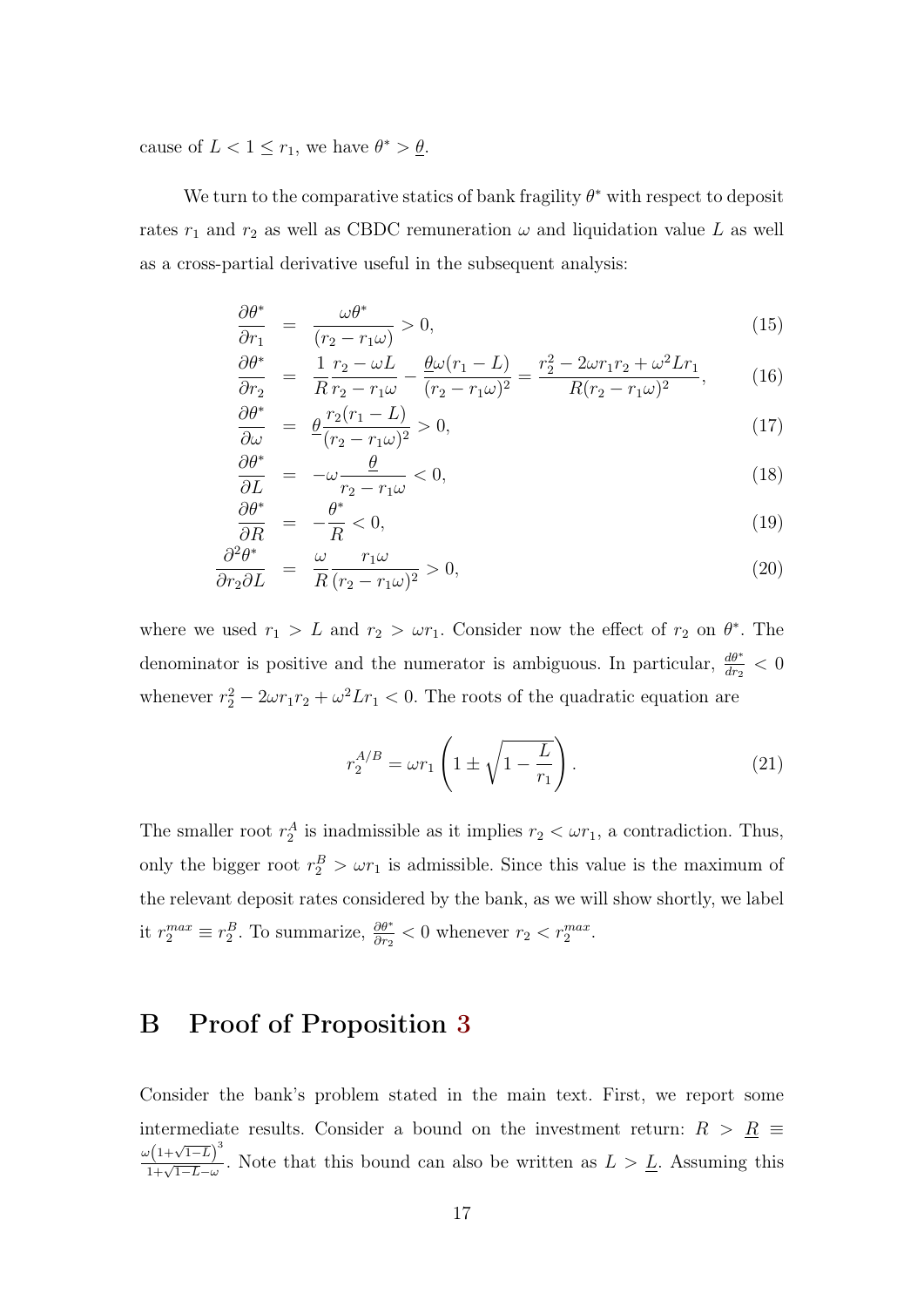bound ensures that the participation constraint of investors is slack at  $r_2 = r_2^{max}$ , that is  $V(r_2^{max}) > \omega^2$ . Note that  $\theta^*(r_2^{max}) = \frac{\omega}{R} (1 + \sqrt{1-L})^2$  and  $V(r_2^{max}) =$  $\omega \left( 1 + \sqrt{1-L} \right) - \frac{\omega^2}{R}$  $\frac{\omega^2}{R}$   $\left(1+\sqrt{1-L}\right)^3$ , resulting in the stated bound <u>R</u>. As a corollary, the bank does not always fail,  $\theta^*(r_2^{max}) < 1$ , making the bank's problem economically interesting. Note that  $\frac{\partial \Pi}{\partial r_2} = -(1 - \theta^*) - (R\theta^* - r_2) \frac{\partial \theta^*}{\partial r_2}$  $\frac{\partial \theta^*}{\partial r_2}$ , so we have ∂Π  $\frac{\partial \Pi}{\partial r_2}$  < 0 for all  $r_2 \geq r_2^{max}$ . As a result, the bound on R also ensures that the banker's choice of deposit rate is  $r_2^* < r_2^{max}$ .

We can further narrow down the deposit contracts that a profit-maximizing bank may choose to offer by noticing that the bank does not choose a deposit contract that entails  $\theta^* = 1$ . If a crisis is certain, the bank is certain to make zero profits. As a result, the bank chooses  $r_2 > r_2^{min}$  where  $\theta^*(r_2^{min}) \equiv 1$ . Thus,

$$
r_2^{min} = \frac{R + \omega L}{2} - \sqrt{\left(\frac{R + \omega L}{2}\right)^2 - R\omega}.
$$
 (22)

Note that  $r_2^{min} < r_2^{max}$ .

In the second step, we can write the Lagrangian as follows, where  $\lambda$  is the multiplier on the participation constraint of investors:

$$
\mathcal{L} = \int_{\theta^*}^1 (R\theta - r_2) d\theta - \lambda \left[ \omega^2 - \int_{\theta^*}^1 r_2 d\theta \right].
$$

The Kuhn-Tucker conditions are

$$
\lambda \ge 0, \quad \lambda \left[ \omega^2 - \int_{\theta^*}^1 r_2 d\theta \right] = 0,
$$
  

$$
-\frac{\partial \theta^*}{\partial r_2} (R\theta^* - r_2) - \int_{\theta^*}^1 d\theta - \lambda \frac{\partial \theta^*}{\partial r_2} r_2 + \lambda (1 - \theta^*) = 0.
$$
 (23)

The third step is to determine whether the participation constraint of investors or zero marginal bank profits determine the equilibrium deposit rate  $r_2^*$ .

Consider a case in which  $\partial \theta^* / \partial r_2 = 0$ . In this case, we have  $\lambda^* = 1$ . That is, if such solution exists, then the participation constraint must bind. This is intuitive, as a bank would never choose such a deposit rate so high that this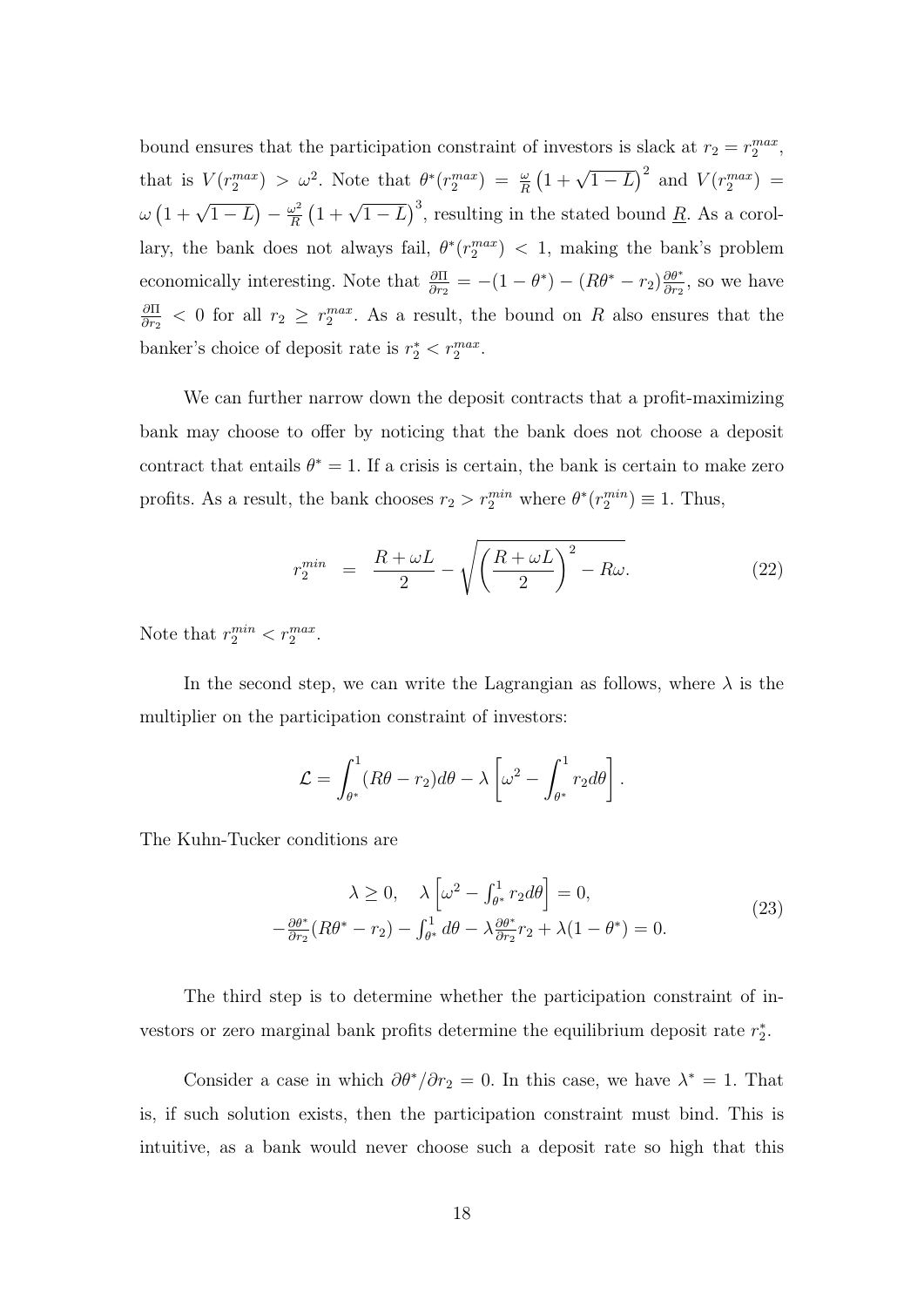derivative is zero. It would stop a bit earlier. Our earlier analysis yielded that  $r_2 = r_2^{max} = \omega(1 + \sqrt{1 - L})$  at  $\partial \theta^* / \partial r_2 = 0$ . Hence,  $\theta^* (r_2^{max}) = \frac{\omega}{R} (1 + \sqrt{1 - L})^2$ . Since the participation constraint is binding (as  $\lambda^* > 0$ ), we get the knife-edge condition

$$
1 + \sqrt{1 - L} = \frac{\omega R}{R - \omega (1 + \sqrt{1 - L})^2},
$$
\n(24)

which uniquely defines a bound  $\underline{R}$  (stated above),  $\overline{\omega}$ , or  $\underline{L}$  (implicitly given).

We use a continuity argument to generalize based on the knife-edge condition. That is, for a sufficiently small perturbation of the parameters,  $\lambda^*$  remains strictly positive (i.e., the participation constraint binds). That is, the participation constraint is binding for any  $L$  close enough to  $L$ . We have for such  $L$  that  $\frac{\mathrm{d}r_2^*}{\mathrm{d}\omega} = \frac{\omega^2 (r_2^*)^2 (1-L)}{(1-\theta^*)^2 (r_2^*-\omega)}$  $\frac{\omega^2 (r_2^*)^2 (1-L)}{(1-\theta^*)^2 (r_2^*-\omega)^2} > 0, \frac{\partial^2 \theta^*}{\partial r_2^2}$  $\frac{\partial^2 \theta^*}{\partial r_2^2} = \frac{2}{R(r_2^*)}$  $\frac{2}{R(r_2^*-\omega)}$ , and  $\frac{dr_2^*}{dL}=-\frac{\omega^3 \cdot r_2^*}{(1-\theta^*)^2(r_2^*-\omega)R} < 0$ . Thus, we can conclude by continuity that  $\partial \theta^* / \partial r_2^* < 0$  for any  $L > \underline{L}$  close enough to  $\underline{L}$ . It follows directly that for any  $L > L$  close enough to  $L$  the participation constraint is binding and the indirect effect

$$
\frac{\partial \theta^*(1, r_2^*; \omega)}{\partial r_2} \frac{\mathrm{d}r_2^*}{\mathrm{d}\omega} < 0. \tag{25}
$$

In sum, we have provided a cases for which the participation constraint binds in equilibrium. The numerical examples in the main text suggest that it does so for a much wider range of parameters.

### B.1 Equilibrium deposit rate and its properties

Having established that the deposit rate  $r_2^*$  corresponds to the solution to the binding participation constraint for some  $L > L$ , we now move on to prove the existence and uniqueness of  $r_2^*$ . Denote as  $g(r_2, \omega)$  the depositors' net participation constraint:

<span id="page-18-0"></span>
$$
g(r_2, \omega) = \omega^2 - \int_{\theta^*}^1 r_2 d\theta.
$$
 (26)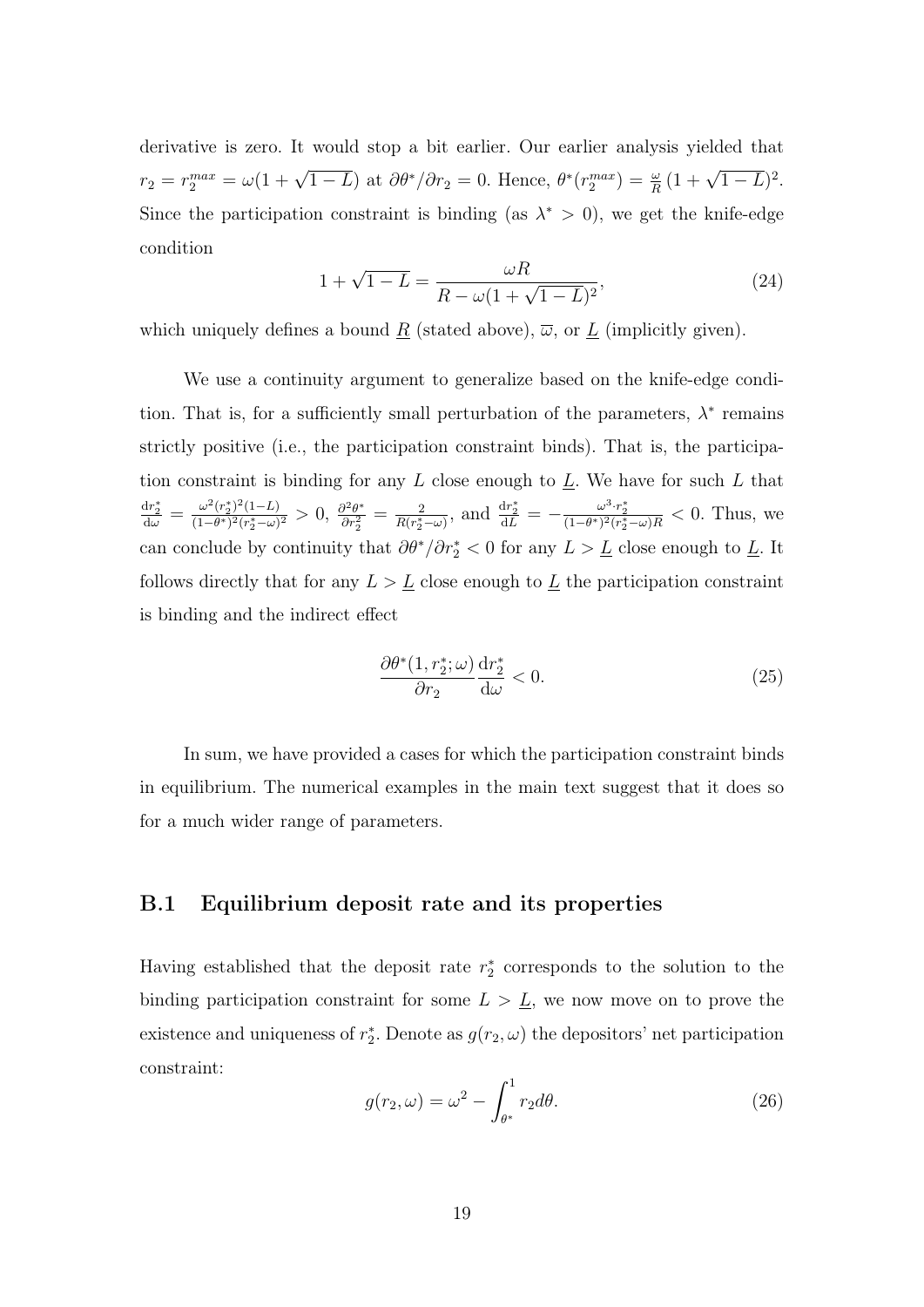The equilibrium deposit rate  $r_2^*$  is then given by the solution to  $g(r_2,\omega) = 0$ . Evaluating  $g(r_2, \omega)$  at  $r_2 = r_2^{min}$  and  $r_2 = r_2^{max}$ , we obtain  $g(r_2^{min}, \omega) = -\omega^2 < 0$ and  $g(r_2^{max}, \omega) = V(r_2^B) - \omega^2 > 0$ , respectively, based on the definitions of  $r_2^{min}$ ,  $r_2^{max}$ , and Assumption 1 on the lower bound on R. Differentiating  $g(r_2, \omega)$  with respect to  $r_2$ , we obtain

<span id="page-19-0"></span>
$$
\frac{\partial \theta^*}{\partial r_2} r_2 - \int_{\theta^*}^1 d\theta < 0. \tag{27}
$$

Taken together the monotonicity of  $g(r_2, \omega)$  in  $r_2$ ,  $g(r_2^{mim}, \omega) < 0$  and  $g(r_2^{max}, \omega) >$ 0 imply that a solution for  $g(r_2, \omega) = 0$  exists in the relevant parameter space and this solution is unique.

To proceed with the proof, we can now move on to study how  $r_2$  changes with  $\omega$ . To do this, we use the implicit function theorem, as follows:

$$
\frac{dr_2}{d\omega} = -\frac{\frac{\partial g(r_2,\omega)}{\partial \omega}}{\frac{\partial g(r_2,\omega)}{\partial r_2}},
$$

The denominator is positive, as shown in [\(27\)](#page-19-0). Hence, the sign of  $\frac{dr_2}{d\omega}$  is equal to the sign of the numerator, which is equal to

$$
\frac{\partial g(r_2,\omega)}{\partial \omega} = 2\omega + \frac{\partial \theta^*}{\partial \omega} r_2 > 0.
$$
 (28)

It follows that  $r_2$  monotonically increases with CBDC remuneration  $\omega$  and formally

<span id="page-19-1"></span>
$$
\frac{dr_2}{d\omega} = -\frac{2\omega + \frac{\partial \theta^*}{\partial \omega} r_2}{\frac{\partial \theta^*}{\partial r_2} r_2 - \int_{\theta^*}^1 d\theta} > 0,
$$
\n(29)

Finally, we derive the comparative statics of the deposit rate with respect to investment characteristics. Using the implicit function theorem again, the results  $\frac{dr_2^*}{dL} < 0$  and  $\frac{dr_2^*}{dR} < 0$  follow from  $\frac{\partial g}{\partial L} = r_2 \frac{\partial \theta^*}{\partial L} < 0$  and  $\frac{\partial g}{\partial R} = r_2 \frac{\partial \theta^*}{\partial R} < 0$ .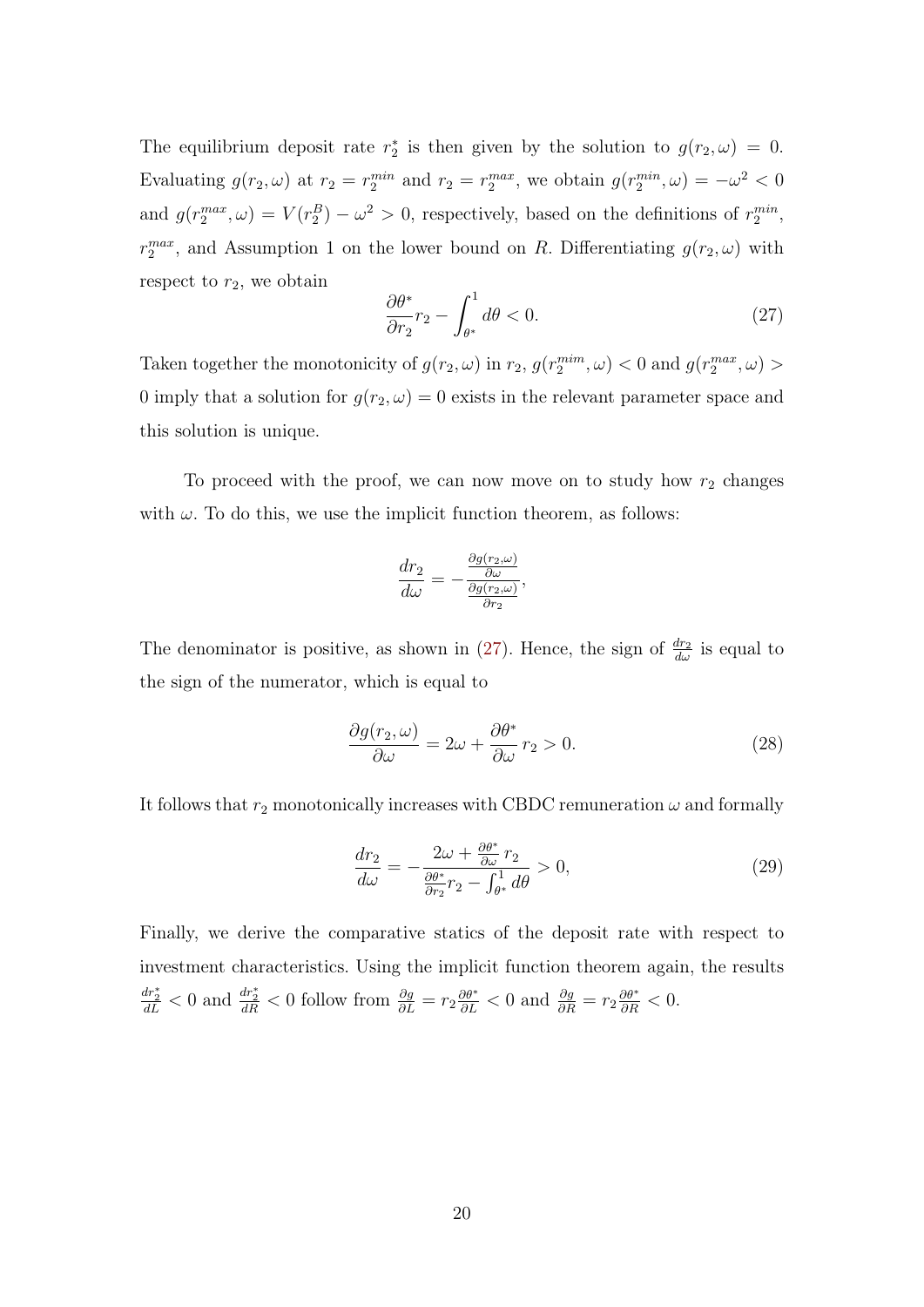## <span id="page-20-0"></span>C Proof of Lemma [2](#page-10-1) and Proposition [4](#page-10-0)

**Lemma.** Using the expression for  $\frac{dr_2}{d\omega}$  in Equation [\(29\)](#page-19-1), we expand the expression for  $\frac{d\theta^*}{d\omega}$ :

$$
\frac{d\theta^*}{d\omega} = \frac{\partial \theta^*}{\partial \omega} + \frac{\partial \theta^*}{\partial r_2} \frac{dr_2^*}{d\omega} \tag{30}
$$

$$
= \frac{\partial \theta^*}{\partial \omega} + \frac{\partial \theta^*}{\partial r_2} \frac{2\omega + \frac{\partial \theta^*}{\partial \omega} r_2^*}{1 - \theta^* - r_2^* \frac{\partial \theta^*}{\partial r_2}}.
$$
(31)

Since the denominator is positive in the previous equation is positive, we get  $\frac{d\theta^*}{d\omega} < 0$  whenever  $\frac{\partial \theta^*}{\partial \omega} \left(1 - \theta^* - r_2^* \frac{\partial \theta^*}{\partial r_2}\right)$  $\partial r_2$  $+\frac{\partial \theta^*}{\partial r_0}$  $\frac{\partial \theta^*}{\partial r_2} (2\omega + \frac{\partial \theta^*}{\partial \omega} r_2^*)$ , which simplifies to

<span id="page-20-1"></span>
$$
\frac{\partial \theta^*}{\partial \omega} (1 - \theta^*) + 2\omega \frac{\partial \theta^*}{\partial r_2} < 0. \tag{32}
$$

Using the equilibrium deposit rate to replace  $1 - \theta^* = \frac{\omega^2}{n^*}$  $\frac{\omega^2}{r_2^*}$  and the fact that  $\frac{\partial \theta^*}{\partial r_2}$  = 1  $\frac{1}{r_2} \left[ \theta^* - \omega \frac{\partial \theta^*}{\partial \omega} \right]$ , we can re-express this condition as:

<span id="page-20-3"></span>
$$
\theta^* + r_2^* \frac{\partial \theta^*}{\partial r_2} < 0,\tag{33}
$$

which has the intuitive interpretation of an elasticity. In particular, the elasticity of the failure threshold with respect to deposit rate has to be bigger than 1 in absolute terms for the indirect effect to dominate and thus  $\frac{d\theta^*}{d\omega} < 0$ .

Rewriting condition [\(32\)](#page-20-1) and using  $1 - \theta^* = \frac{\omega^2}{r^*}$  $\frac{\omega^2}{r_2^*}$  yields  $\omega \frac{\partial \theta^*}{\partial \omega} + 2r_2 \frac{\partial \theta^*}{\partial r_2}$  $\frac{\partial \theta^*}{\partial r_2} < 0.$ Using the expressions for the partial derivatives and mutiplying by the common denominator  $R(r_2 - 1)^2$ , we get  $\omega r_2^2(1 - L) + 2r_2(r_2^2 - 2\omega r_2 + \omega^2 L) < 0$ . Rewriting and dividing by  $r_2$  yields the following quadratic equation:

<span id="page-20-2"></span>
$$
h(r_2, \omega) \equiv (r_2^*)^2 - \frac{3+L}{2}\omega r_2^* + \omega^2 L < 0. \tag{34}
$$

If this condition holds, then  $\frac{d\theta^*}{d\omega} < 0$  in equilibrium, where we used the equilibrium deposit rate  $r_2^*$ , which solves  $g(r_2^*)=0$ .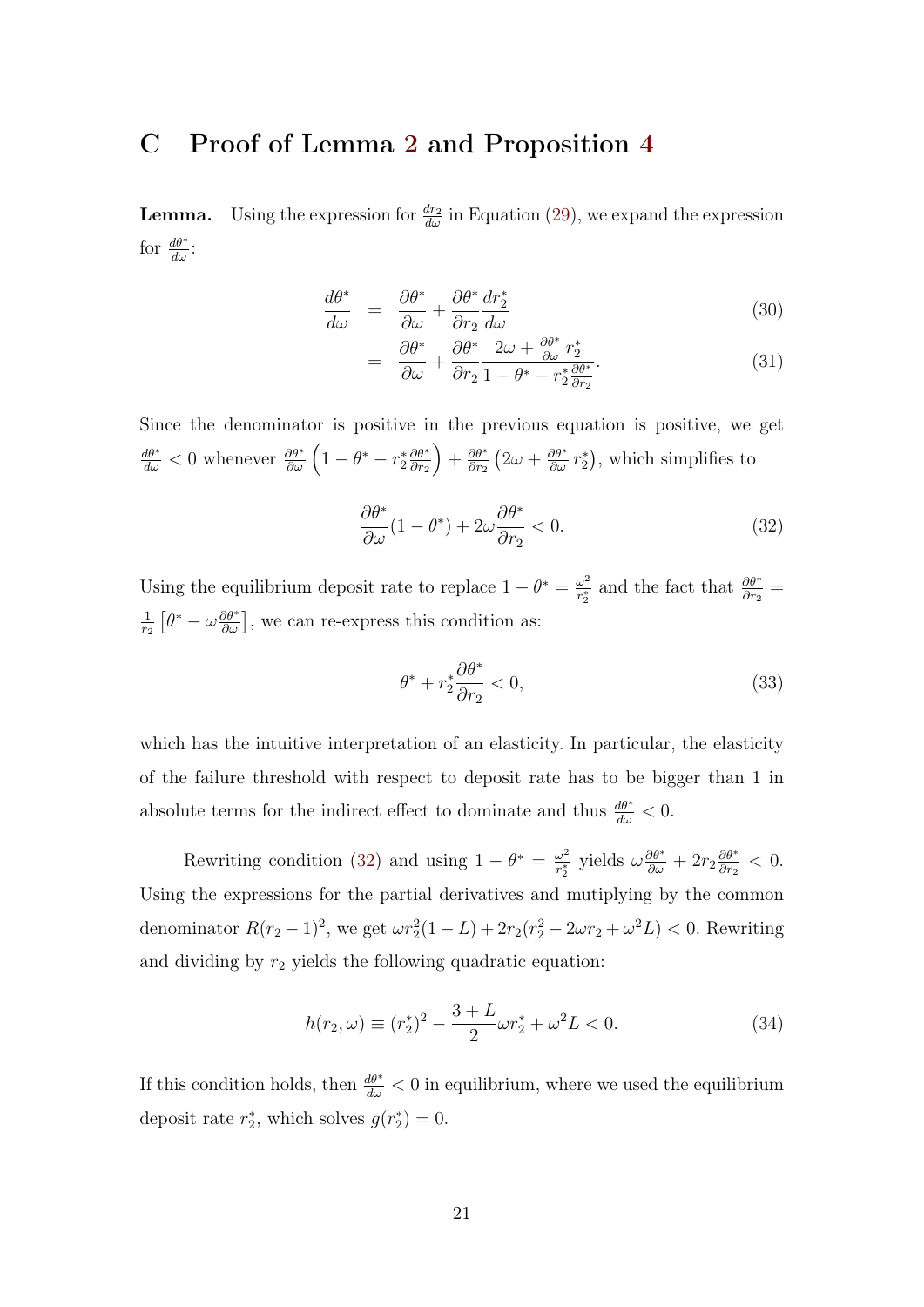**Proposition.** First, we determine whether  $\frac{d\theta^*}{d\omega} < 0$  when evaluated at  $\omega = 1$  is possible. Using condition [\(34\)](#page-20-2), this boils down to  $(r_2^*)^2 - \frac{3+L}{2}$  $\frac{+L}{2}r_2^* + L < 0$ . Consider next the limit of  $R \to \infty$ . Note that  $\theta^* \to 0$  and thus  $r_2^* \to 1$  for a given  $L < 1$ . Hence, the previous condition becomes  $-\frac{1-L}{2} < 0$ , which always holds. Thus, by continuity, there exists a  $\overline{R}$  s.t.  $\frac{d\theta^*}{d\omega} < 0$  at  $\omega = 1$  for all  $R \geq \overline{R}$ .

Second, we show that  $\frac{d\theta^*}{d\omega} > 0$  when  $\omega$  is large. To do so, recall that we established that  $\frac{dr_2^*}{d\omega} > 0$  and  $r_2^* < r_2^{max}$ . Then, we can denote  $\omega^{max}$  such that  $r_2^* \to r_2^{max}$  when  $\omega \to \omega^{max}$ . At this limit, Condition [\(33\)](#page-20-3) is always violated since  $\frac{\partial \theta^*}{\partial r_2} \to 0$  when  $r_2 \to r_2^{max}$ . Thus,  $\frac{d\theta^*}{d\omega} > 0$ .

Taken together, we have  $\frac{d\theta^*}{d\omega} > 0$   $|_{\omega=1} < 0$  and  $\frac{d\theta^*}{d\omega}|_{\omega^{max}} > 0$ , which implies that, when  $R \geq \overline{R}$ , there is at least a value of  $\omega$ —denoted as  $\omega^{min}$ —at which  $\theta^*$  is minimized. To complete the proof, we need to show in a third step that  $\omega^{min}$  is unique. The value  $\omega^{min}$  solves  $h(r_2^*, \omega_{min}) = 0$ , where  $h(r_2, \omega)$  is given in [\(34\)](#page-20-2). Since  $r_2^*$  is a function of  $\omega$ ,  $h(r_2(\omega), \omega)$  is a polynomial where  $\omega$  is the main variable. The degree of the polynomial determines the number of possible values  $\omega^{min}$ . Since  $\frac{d\theta^*}{d\omega}\Big|_{\omega=1} < 0$  and  $\frac{d\theta^*}{d\omega}\Big|_{\omega^{max}} > 0$ , the number of solutions  $\omega^{min}$  must be an odd number.

To determine the degree of the polynomial  $h(r_2(\omega), \omega)$ , it is useful to characterize a closed-form solution for  $r_2^*$ . Recall that  $r_2^*$  solves  $g(r_2^*, \omega) = 0$ , as char-acterized in [\(26\)](#page-18-0). Substituting the expression for  $\theta^*$  from [\(5\)](#page-6-1), we obtain:

<span id="page-21-0"></span>
$$
r_2^3 - r_2^2(R + \omega L) + r_2 R \omega(\omega + 1) - R \omega^3 = 0.
$$
 (35)

The equation [\(35\)](#page-21-0) has three roots, which we can obtain solving the corresponding depressed cubic equation

$$
y^3 + py + q = 0 \tag{36}
$$

where  $y = r_2 - \frac{R + \omega L}{3}$  $\frac{\partial \omega}{\partial x}$ ,  $p = \frac{3R\omega(1+\omega)-(R+\omega L)^2}{3}$  $\frac{(- (R + \omega L)^2)}{3}$  and  $q = \frac{-2(R + \omega L)^3 + 9(R + \omega L)R\omega(\omega + 1) - 27R\omega^3}{27}$ .

We focus on parameters such that  $4p^3 + 27q^2 > 0$  (for which  $p \geq 0$  is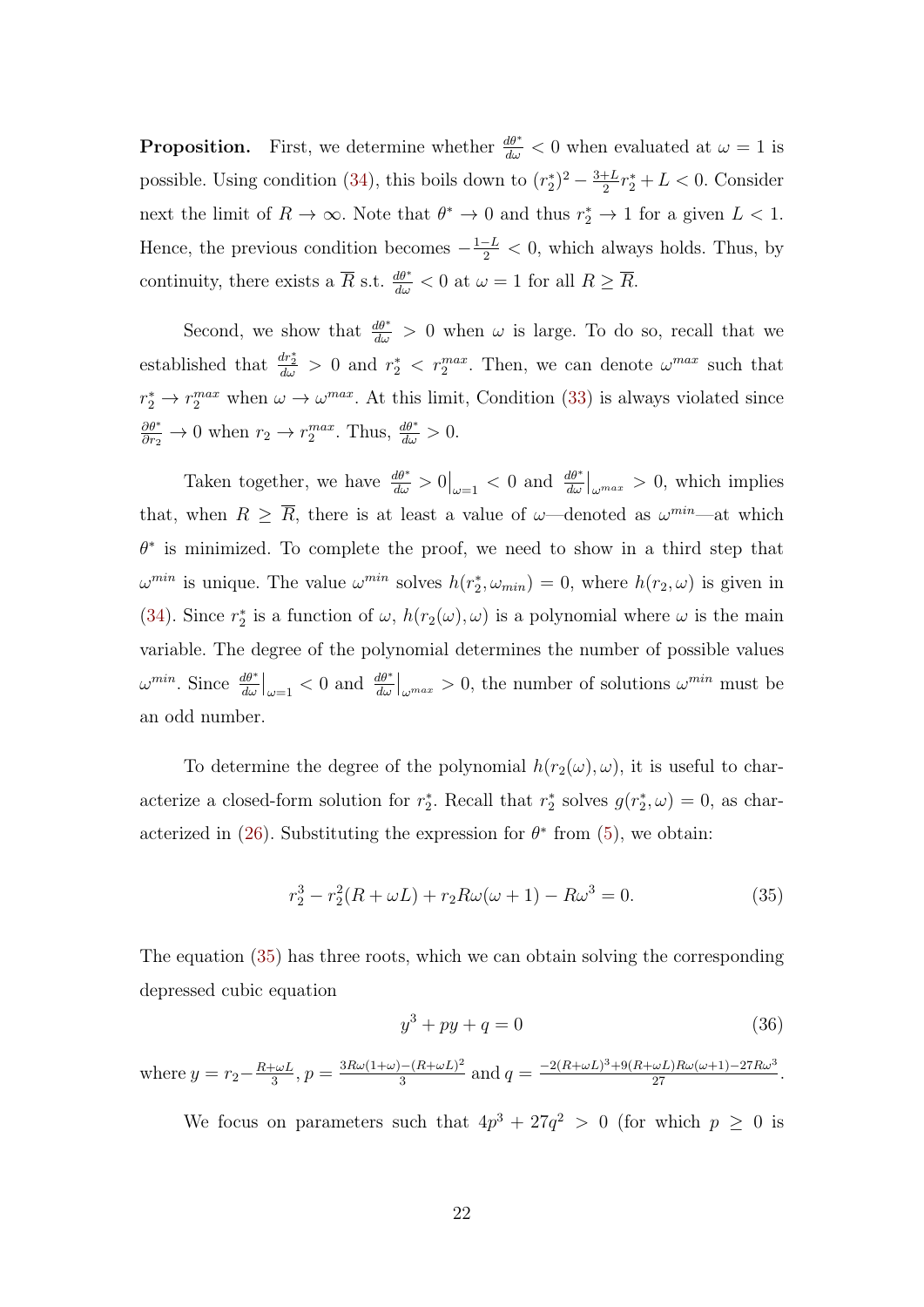sufficient). As a result, there is only one real root, which is equal to:

$$
y = \sqrt[3]{-\frac{q}{2} + \sqrt{\frac{q^2}{4} + \frac{p^3}{27}}} + \sqrt[3]{-\frac{q}{2} - \sqrt{\frac{q^2}{4} + \frac{p^3}{27}}}.
$$
 (37)

The expression pinning down y and, in turn,  $r_2^*$  is a function of  $\omega$ . One can show that  $\omega$  only appears at a power of 1. This implies that  $h(r_2(\omega), \omega)$  has at most two roots, of which only one can be in the range  $1 < \omega < \omega^{max}$ . Since the derivative is initially negative and eventually positive, there must be an odd number of crossings with zero within  $[1, \omega_{max}]$ . Hence,  $\omega_{min}$  is unique.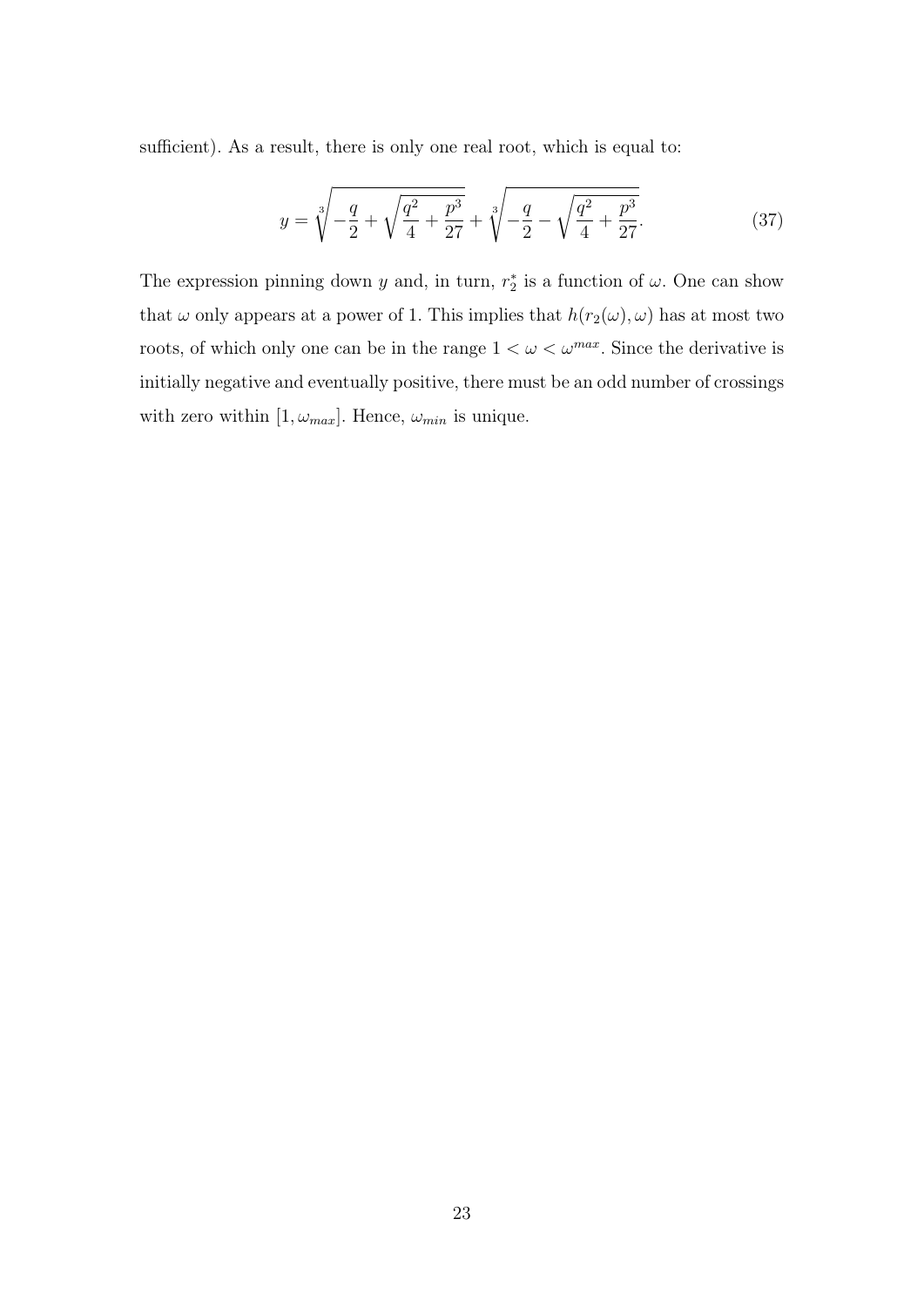# References

- <span id="page-23-6"></span>Andolfatto, D. (2021). Assessing the impact of central bank digital currency on private banks. The Economic Journal 131 (634), 525–540.
- <span id="page-23-2"></span>Bindseil, U., F. Panetta, and I. Terol (2021). Central bank digital currency: functional scope, pricing and controls. ECB Occasional Paper 286.
- <span id="page-23-1"></span>BIS (2021). Bank for international settlements annual economic report 2021.
- <span id="page-23-0"></span>Boar, C. and A. Wehrli (2021). Ready, steady, go?-results of the third bis survey on central bank digital currency. BIS Papers No. 114 .
- <span id="page-23-8"></span>Calomiris, C. and C. Kahn (1991). The role of demandable debt in structuring optimal banking arrangements. American Economic Review 81 (3), 497–513.
- <span id="page-23-5"></span>Carletti, E., A. Leonello, and R. Marquez (2022). Loan guarantees, bank underwriting policy and financial fragility. Working Paper forthcoming, ECB.
- <span id="page-23-3"></span>Carlsson, H. and E. van Damme (1993). Global games and equilibrium selection. Econometrica  $61(5)$ , 989-1018.
- <span id="page-23-7"></span>Diamond, D. and P. Dybvig (1983). Bank runs, deposit insurance and liquidity. Journal of Political Economy 91, 401–19.
- <span id="page-23-9"></span>Diamond, D. and R. Rajan (2001). Liquidity risk, liquidity creation, and financial fragility: A theory of banking. Journal of Political Economy 109 (2), 287–327.
- <span id="page-23-10"></span>Egan, M., A. Hortacsu, and G. Matvos (2017). Deposit competition and financial fragility: Evidence from the us banking sector. American Economic Review  $107(1)$ , 169–216.
- <span id="page-23-4"></span>Goldstein, I. and A. Pauzner (2005). Demand deposit contracts and the probability of bank runs. Journal of Finance  $60(3)$ , 1293–1327.
- <span id="page-23-11"></span>James, C. (1991). The losses realized in bank failures. The Journal of Finance  $46(4)$ , 1223–1242.